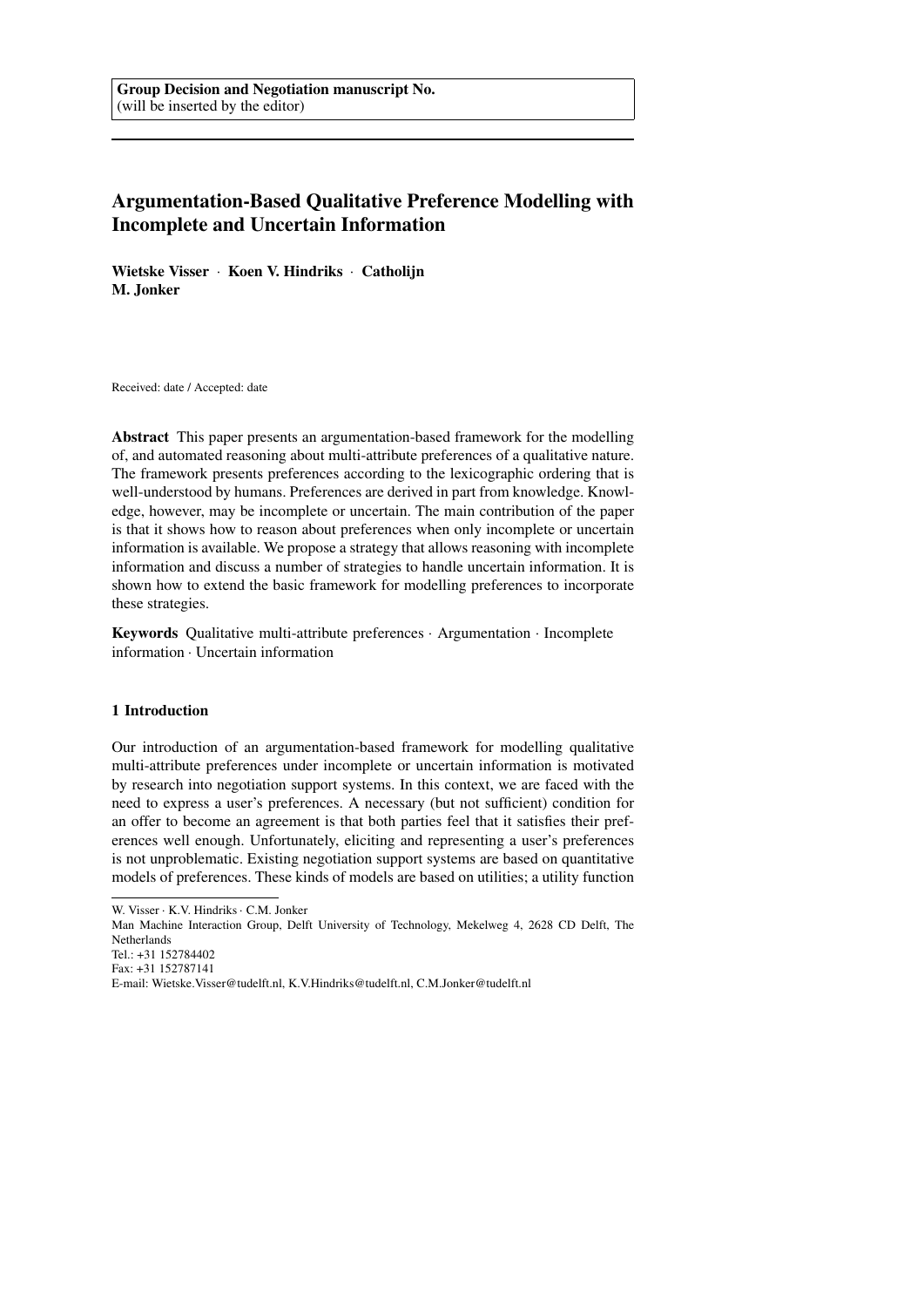determines for each outcome a numerical value of utility. However, it is difficult to elicit such models from users, since humans generally express their preferences in a more qualitative way. We say we like something more than something else, but it seems strange to express liking something exactly twice as much as an alternative. In this respect, *qualitative* preference models will provide a better correspondence with the way preferences are expressed by humans. We also think that qualitative models will allow a human user to interact more naturally with an agent negotiating on his behalf or supporting him in his negotations, and will investigate this in future. There are, however, several challenges that need to be met before qualitative models can be usefully applied. Doyle and Thomason (1999) provide an overview including among others the challenge to deal with partial information (information-limited rationality) and, more generally, the challenge to formalize various reasoning-related tasks (knowledge representation, reasons, and preference revision).

For any real-life application it is important to be able to handle *multi-attribute* preferences. It is a natural approach to derive object preferences from general preferences over properties or attributes. For example, it is quite natural to say that you prefer one house over another because it is bigger and generally you prefer larger houses over smaller ones. This might still be so if the first house is more expensive and you generally prefer cheaper options. So there is an interplay between attributes and the preferences a user holds over them in determining object preferences. This means that object preferences can be quite complex. One approach to obtain preferences about objects is to start with a set of properties of these objects and derive preferences from a ranking of these properties that indicates the relative importance or priority of each of these properties. This approach to obtain preferences is typical in multi-attribute decision theory (Keeney and Raiffa, 1993), a quantitative theory that derives object preferences from utility values assigned to outcomes which are derived from numeric weights associated with properties or attributes of objects. On the other hand, also several qualitative approaches have been proposed (Brewka, 2004; Brewka et al, 2004; Coste-Marquis et al, 2004; Liu, 2008).

Next, a user's preferences and knowledge about the world may be incomplete, uncertain, inconsistent and/or changing. For example, a user may lack some information regarding the objects he has to choose between, or he might have contradictory information from different sources. Preferences may change for various reasons, e.g. new information becoming available, experience, changing goals, or interaction with persuasive others. For now, we focus on the situation in which information about objects is *incomplete* or *uncertain*, but we will address other types of incompleteness, uncertainty, inconsistency and change in future.

The topic is related to decision making under uncertainty (e.g. (Dubois et al, 2003; Boutilier, 1994)). In DMU, the aim is to find the best decision in case of uncertainty about the current state of the world, and hence about the outcomes of decisions. Our approach is more general and can be applied in different contexts; we compare the preference between abstract 'objects', which could be states of the world (as in decision making), but also e.g. products, contracts, holiday arrangements, or houses. Also, the best option may not always be available (e.g. in negotiation, you typically have to find a compromise) so that also the preference between non-optimal solutions is important.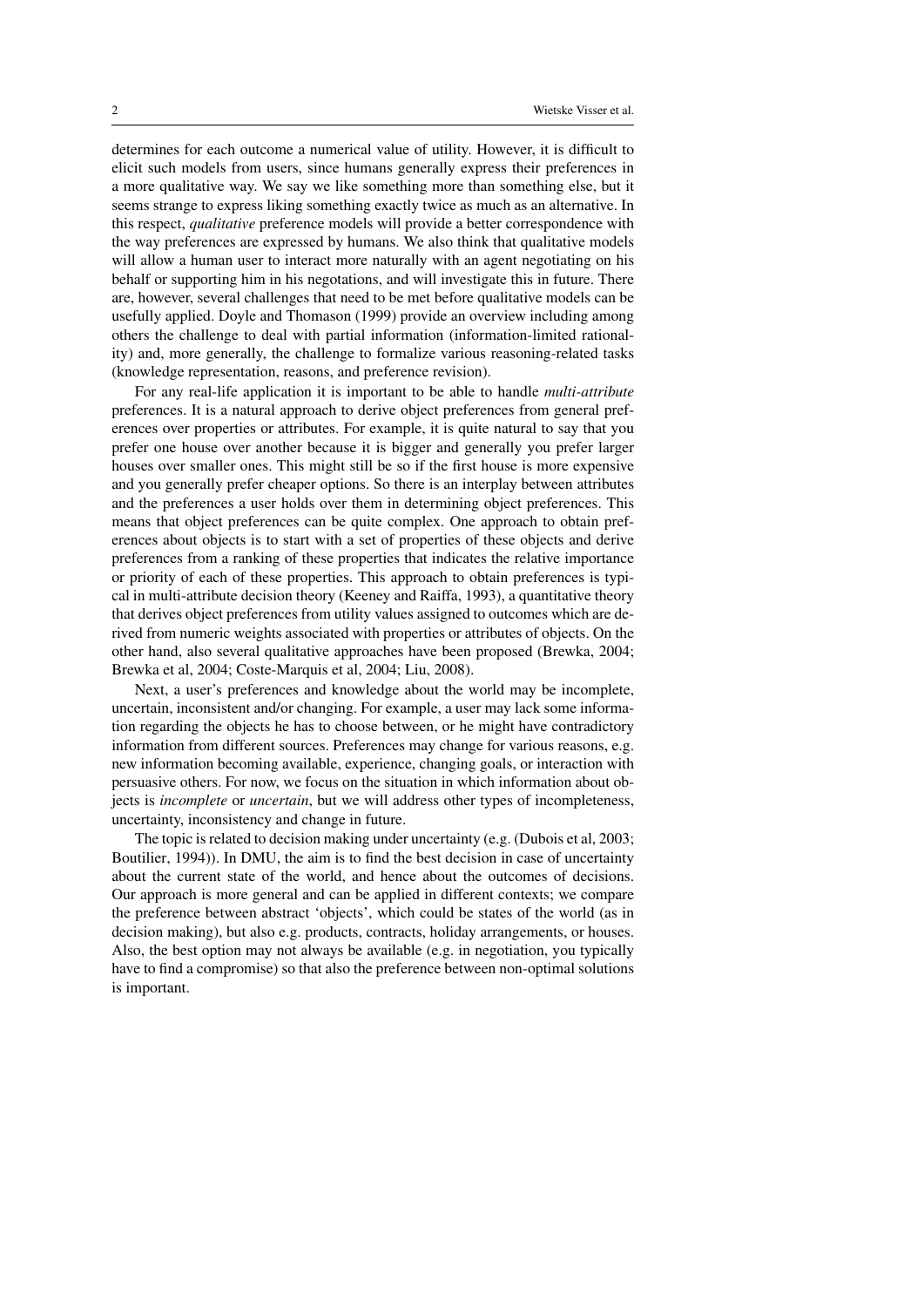One of the challenges of reasoning about preferences is their multi-attribute nature. There are several distinct notions: importance of attributes, degree of satisfaction of attributes, and degree of belief of facts. In some approaches, (some of) these measures are assumed to be commensurate (e.g. (Amgoud and Prade, 2009) and classical utility theory (Keeney and Raiffa, 1993)), others (including this paper) suppose *non-commensurability*. In this paper we focus on the case where it is not completely certain which attributes the objects have (there are different degrees of belief), combined with relative importance of attributes. We leave the degree of satisfaction of attributes for future work. Dubois et al (2008) present several multi-attribute preference ordering rules, but do not take uncertainty into account. Bonet and Geffner (1996) present a qualitative model for decision making with plausibility measures of input situations, but they treat plausible and likely beliefs equally. Amgoud and Prade (2009) present an argument-based approach to multi-criteria decision making, but assume that the knowledge base is consistent, fully certain and complete.

The approach we take is based on argumentation. In recent years, argumentation has evolved to be a core study within artificial intelligence and has been applied in a range of different topics (Bench-Capon and Dunne, 2007). We incorporate some of the ideas introduced in existing qualitative approaches but also go beyond these approaches by introducing a framework that is able to reason about preferences also when only incomplete information is available or when the available information is not certain. Because of its non-monotonic nature, argumentation is useful for handling inconsistent, incomplete and uncertain information. Although a lot of work has been done on argumentation-based negotiation (for a comprehensive review, see (Rahwan et al, 2004)), most of this work considers only the bidding phase in which offers are exchanged. For preparation, the preferences of a user have to be made clear (both to the user himself and to the agent supporting him), hence we need to express and reason with them. We focus here on the modelling of a single user's preferences by means of an argumentation process. The idea is that a user weighs his preferences, which gives him better insight into his own preferences, and so this weighing is part of the preference elicitation process. The weighing of arguments maps nicely onto argumentation. For example, 'I like to travel by car because it is faster than going by bike' is countered by 'But cycling is healthier than driving the car and that is more important to me, so I prefer to take the bike'. This possibility to construct arguments that are attacked by counterarguments is another advantage of argumentation, since it is a very natural way of reasoning for humans and fits in with a user's own reasoning processes. This is a general feature of argumentation and we will make extensive use of it: arguments like those above form the basis of our system. We believe that this way of reasoning will also be very useful in the preference elicitation process since the user's insight into his preferences grows piece by piece as he is expressing them. The introduction of an argumentation-based framework for reasoning about preferences even when only incomplete information is available seems particularly suitable for such a step-by-step process. It allows the user to extend and refine the system representation of his preferences gradually and as the user sees fit. Another motivation to use argumentation is the link with multi-agent dialogues (Amgoud et al, 2000), which will be very interesting in our further work on negotiation.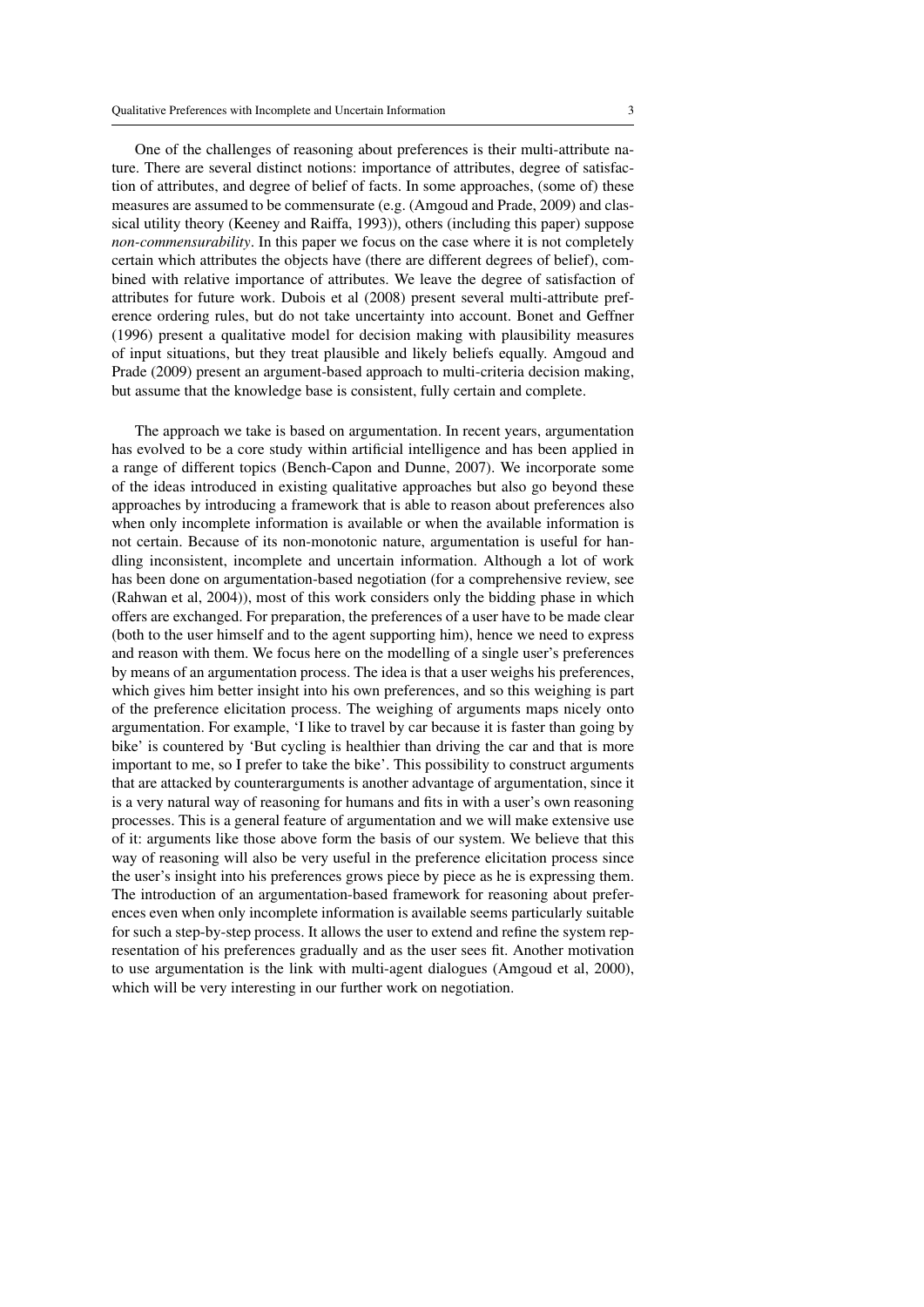In this paper we present an argumentation-based framework for reasoning with qualitative multi-attribute preferences. In Section 2, we introduce qualitative multiattribute preferences, in particular the lexicographic preference ordering. In Section 3 we start by modelling this ordering for reasoning with complete and certain information in an argumentation framework. Then we proceed and extend this framework in such a way that it can also handle incomplete information. In Section 4, we propose a strategy (based on the lexicographic ordering) with some desired properties to derive object preferences in the case of incomplete information. In Section 5 this strategy is subsequently incorporated into the argumentation framework. In Section 6 we discuss the situation where information about objects is uncertain and introduce an epistemic argumentation framework to reason with such uncertain information. Section 7 presents concrete, qualitative preference strategies that provide different ways for handling uncertain information. Section 8 concludes the paper.

# 2 Qualitative Multi-Attribute Preferences

Qualitative multi-attribute preferences over objects are based on a set of relevant attributes or goals, which are ranked according to their importance or priority. Without loss of generality, we only consider binary (Boolean) attributes (cf. (Brewka, 2004)). Moreover, it is assumed that the presence of an attribute is preferred over its absence. For example, given that *garden* is an attribute, a house that has a garden is preferred over one that does not have one. The importance ranking of attributes is defined by a total preorder (a total, reflexive and transitive relation), which we will denote by ⊵. This relation is not required to be antisymmetric, so two or more attributes can have the same importance. The relation ⊵ yields a stratification of the set of attributes into importance levels. Each importance level consists of attributes that are deemed equally important. Together with factual information about which objects have which attributes, the attribute ranking forms the basis on which various object preference orderings can be defined. One of the most well-known preference orderings is the lexicographic ordering, which we will use here. Brewka (2004) and Coste-Marquis et al (2004) define more multi-attribute preference orderings, such as the discrimin and best-out orderings. In this paper we focus on the lexicographic ordering because it defines a total preference relation (contrary to the discrimin ordering) and it is more discriminating than the best-out ordering. Furthermore, the experimental research of (Bonnefon and Fargier, 2006) shows that among several qualitative approaches to order options based on their positive and negative aspects, cardinality-based approaches such as the lexicographic ordering best predict the actual choices made by humans. Since the other orderings are structurally similar to the lexicographic ordering, a similar argumentation framework could be defined for them if desired.

The lexicographic preference ordering first considers the highest importance level. If some object has more attributes on that level than another, the first is preferred. If both objects have the same number of attributes on this level, the next importance level is considered, and so on. Two objects are equally preferred if they have the same number of attributes on every importance level. We illustrate the lexicographic preference ordering by means of an example.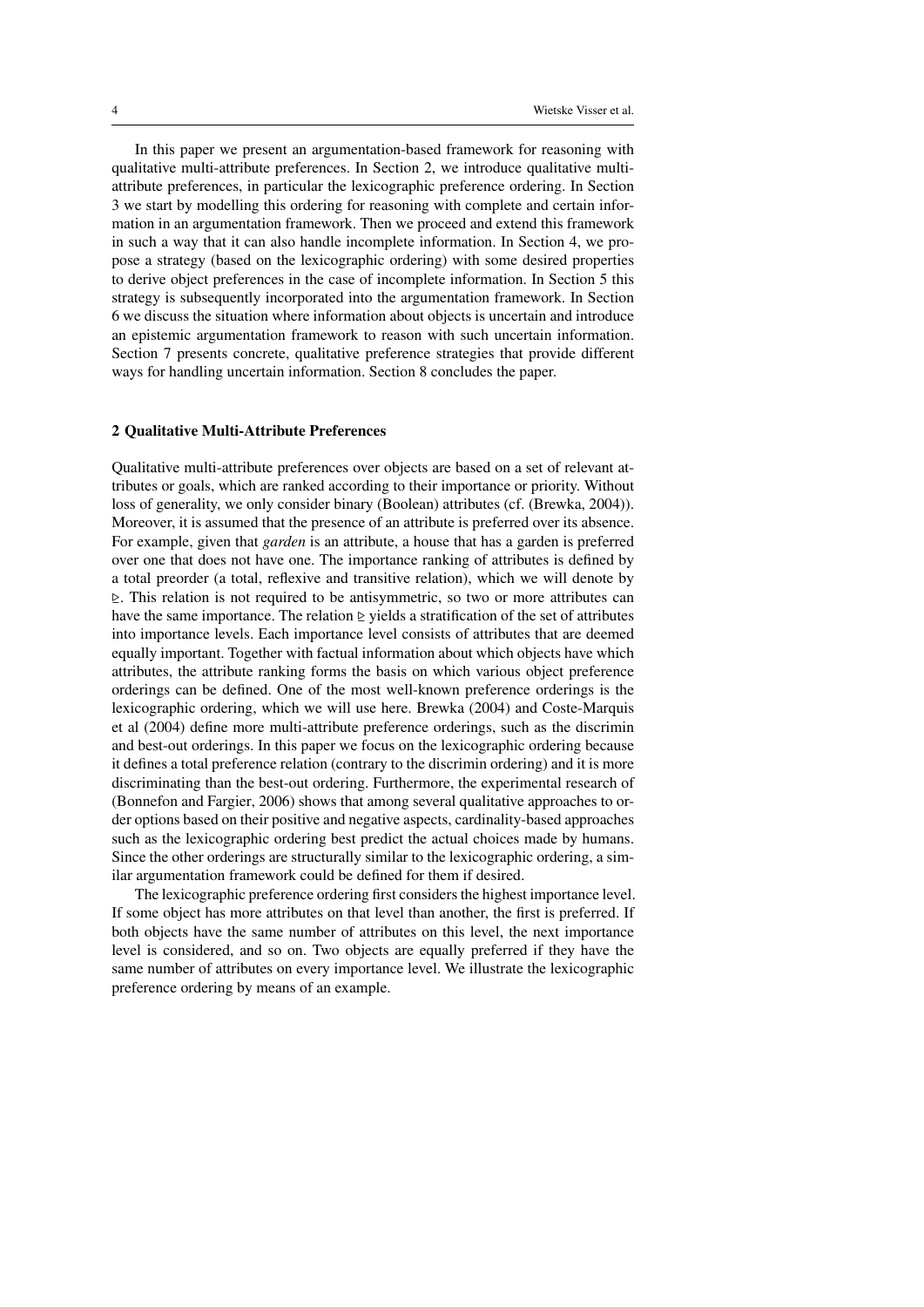|           |  | large $\triangleq$ garden $\triangleq$ closeToWork $\triangleright$ nearShops $\triangleq$ quiet $\triangleright$ detached |  |  |  |
|-----------|--|----------------------------------------------------------------------------------------------------------------------------|--|--|--|
| villa     |  |                                                                                                                            |  |  |  |
| apartment |  |                                                                                                                            |  |  |  |
| cottage   |  |                                                                                                                            |  |  |  |
|           |  |                                                                                                                            |  |  |  |

Table 1 An example of objects and attributes

*Example 1* Paul wants to buy a house. According to him, the most important attributes are *large* (e.g. minimally 100m<sup>2</sup> ), *garden* and *closeToWork*, which among themselves are equally important. The next most important attributes are *nearShops* and *quiet*. Being *detached* is the least important. Paul can choose between three options: a *villa*, an *apartment* and a *cottage*. The attributes of these objects are displayed in Table 1. In this table, the attributes are ordered in decreasing importance from left to right. ≜ between attributes indicates equal importance, ⊳ a transistion to a lower importance level. A  $\checkmark$  indicates that an object has the attribute, a  $\checkmark$  means that the attribute is absent. Which house should Paul choose? He first considers the highest importance level, which in this case comprises *large*, *garden* and *closeToWork*. The *villa* and the *apartment* both have two of these attributes, while the *cottage* only has one. So at this moment Paul concludes that both the *villa* and the *apartment* are preferred to the *cottage*. For the preference between the *villa* and the *apartment* he has to look further. At the next importance level, the *apartment* has one attribute and the *villa* has none. So the *apartment* is preferred over the *villa*. Note that although the *cottage* has the most attributes in total, it is still the least preferred option because of its bad score at the more important attributes.

**Definition 1** (Lexicographic preference ordering) Let  $P$  be a set of attributes or goals, and  $\geq$  a total preorder on  $\mathcal P$  representing the relative importance among attributes. We write  $P \triangleright Q$  for  $P \triangleright Q$  and  $Q \not\vdash P$ , and  $P \triangleq Q$  for  $P \triangleright Q$  and  $Q \triangleright P$ . We use ∣ ⋅ ∣ to denote the cardinality of a set. Object *a* is *strictly preferred* over object *b* according to the lexicographic ordering if there exists an attribute *P* such that  $\left|\frac{P'}{P}\right|$  *a* has  $P'$  and  $P \triangleq P'$ }| > |{ $P' | b$  has  $P'$  and  $P \triangleq P'$ }| and for all  $Q \triangleright P$ : |{ $Q' | a$  has  $Q'$  and  $Q \triangleq Q'$ } $| = |\{Q' | b \text{ has } Q' \text{ and } Q \triangleq Q'\}|$ . Object *a* is *equally preferred* as object *b* according to the lexicographic ordering if for all *P*:  $|\{P' | a \text{ has } P' \text{ and } P \triangleq P'\}| = |\{P' | b\}|\$ has  $P'$  and  $P \triangleq P'$  }|.

#### 3 Basic Argumentation Framework for Preferences

In this section we present an argumentation framework for deriving preferences according to the lexicographic ordering, based on complete and certain information. In later sections we extend this basic framework in order to deal with incomplete and uncertain information.

## 3.1 Abstract AF and semantics

In order to formally model and reason with preferences we define an argumentation framework (AF). We use as our starting point the well-known argumentation theory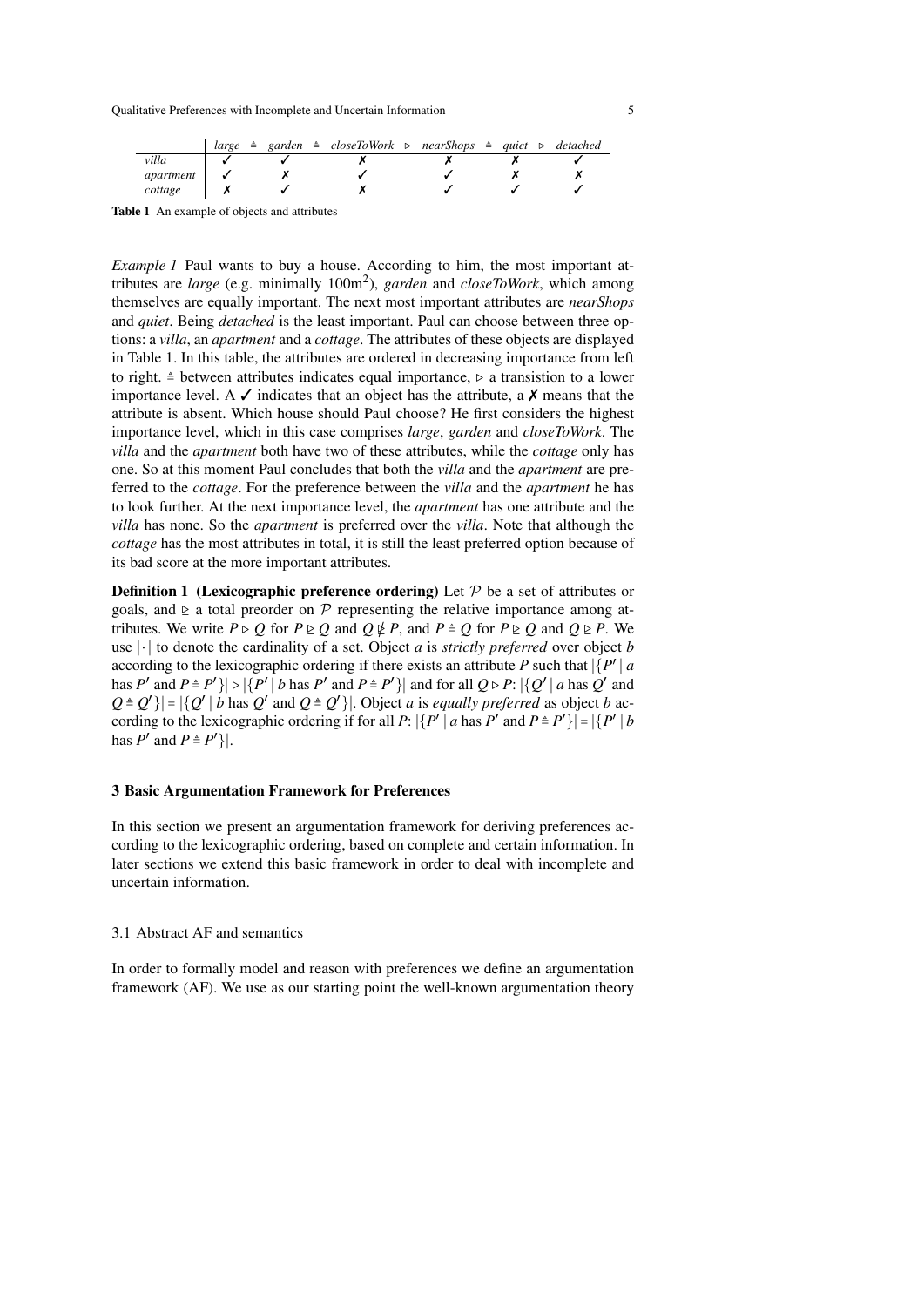of Dung (Dung, 1995). An abstract argumentation framework (Dung, 1995) is a pair  $\langle A,\rightarrow\rangle$  where A is a set of arguments, and  $\rightarrow$  a binary defeat relation (informally, a counterargument relation) on A.

To define which arguments are justified, we use Dung's (Dung, 1995) preferred semantics.

**Definition 2** (Preferred semantics) A *preferred extension* of an AF  $\langle A, \rightarrow \rangle$  is a maximal (w.r.t. ⊆) set *S* ⊆ *A* such that:  $\forall A, B \in S : A \neq B$  and  $\forall A \in S : \text{if } B \to A$  then  $\exists C \in A$  $S: C \rightarrow B$ . An argument is credulously (sceptically) *justified* w.r.t. preferred semantics if it is in some (all) preferred extension(s).

Informally, a preferred extension is a coherent point of view that can be defended against all its attackers. In case of contradictory information there will be multiple preferred extensions, each advocating one point of view. The contradictory conclusions will be credulously, but not sceptically justified.

An AF is abstract in the sense that both the set of arguments and the defeat relation are assumed to be given, and the construction and internal structure of arguments is not taken into account. If we want to reason with argumentation, we have to instantiate an abstract AF by specifying the structure of arguments and the defeat relation.

# 3.2 Arguments

Arguments are built from formulas of a logical language (see Section 3.4), that are chained together using inference steps (see Section 3.5). Every inference step consists of premises and a conclusion. Inferences can be chained by using the conclusion of one inference step as a premise in the following step. Thus a tree of chained inferences is created, which we use as the formal definition of an argument (similar to e.g. (Vreeswijk, 1997)).

Definition 3 (Argument) An *argument* is a tree, where the nodes are inferences, and an inference can be connected to a parent node if its conclusion is a premise of that node. Leaf nodes only have a conclusion (a formula from the knowledge base), and no premises. A subtree of an argument is also called a *subargument*. inf returns the last inference of an argument (the root node), and conc returns the conclusion of an argument (the conclusion of its last inference).

Some example arguments will be given in Example 3 after the presentation of the specific language and inference schemes that are used to build them.

# 3.3 Defeat

This section provides the formal definition of defeat that we will use. The most common type of defeat is rebuttal. An argument rebuts another argument if its conclusion is the negation of the conclusion of the other argument. Rebuttal is always mutual. Another type of defeat is undercut. An undercutter is an argument for the inapplicability of an inference used in another argument (for the specific undercutters used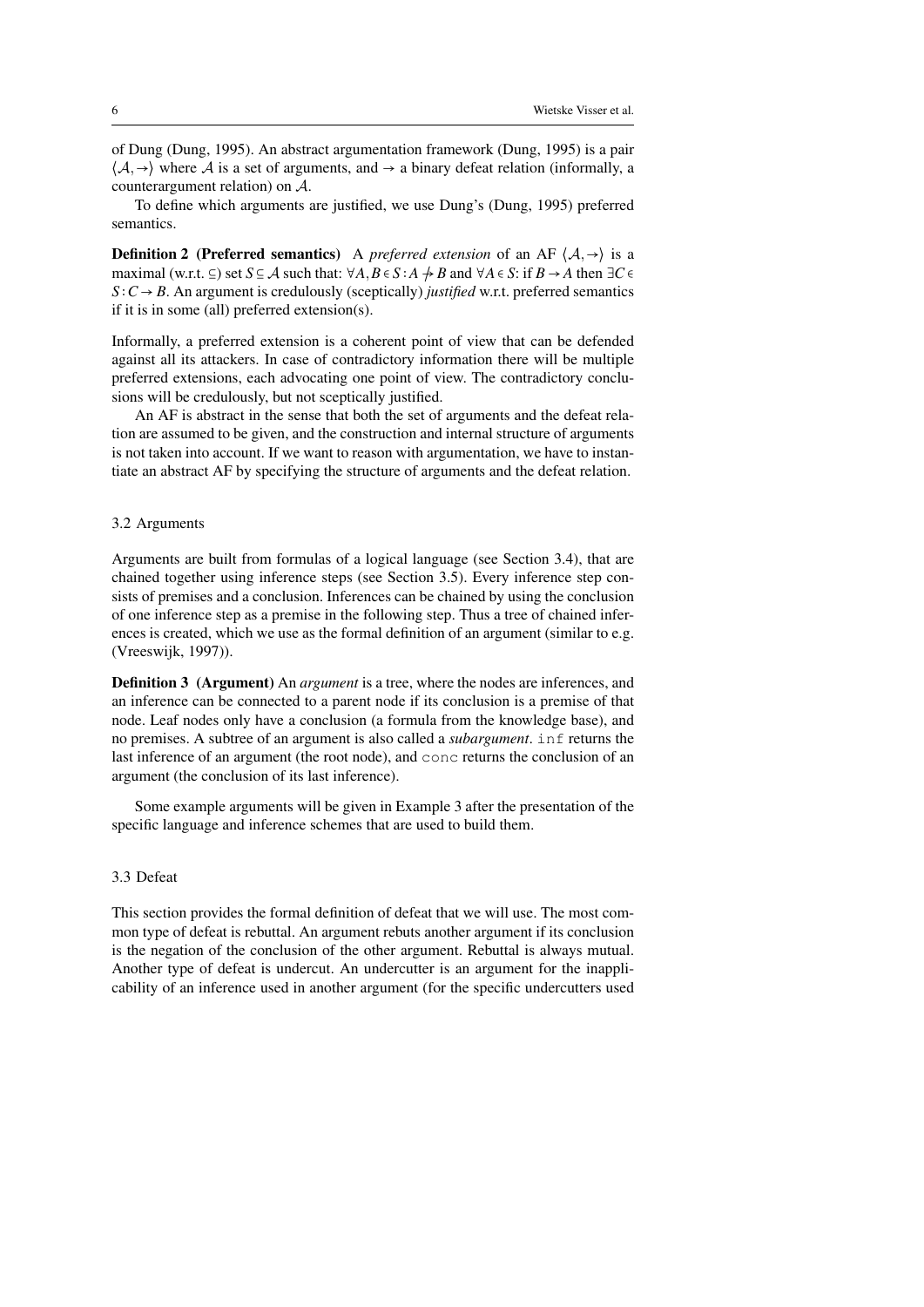in our framework, see Section 3.5). Undercut works only one way. Defeat is defined recursively, which means that rebuttal can attack an argument on all its premises and (intermediate) conclusions, and undercut can attack it on all its inferences.

Definition 4 (Defeat) An argument *A defeats* an argument *B* if

- $-$  conc(*A*) =  $\varphi$  and conc(*B*) =  $\neg \varphi$  (*rebuttal*), or
- conc(*A*) ='inf(*B*) is inapplicable' (*undercut*), or
- *A* defeats a subargument of *B*.

#### 3.4 Language

The language has to allow us to express everything we want to talk about when reasoning about preferences. To start, we need to be able to state the facts about objects: which attributes they do and do not have. We also have to express the importance ranking of attributes, so we need to be able to say that one attribute is more important than another, or that two attributes are equally important. Of course, we want to say that one object is preferred over another, and that two objects are equally preferred. Finally, we need to be able to express how many attributes of equal importance a certain object has, since the lexicographic preference ordering is based on counting these. To this end, we introduce a special predicate  $has(a, [P], n)$  which expresses that object *a* has *n* attributes with equal importance as attribute *P*. Since we have no names for importance levels, we denote them by any attribute of that level, placed between square brackets. It is not necessary that the attribute used is among the attributes that the object has; in our example, *has*(*apartment*,[*quiet*],1) is true even though the *apartment* is not *quiet*. All of the things described can be expressed in the following language.

**Definition 5** (Language) Let  $P$  be a set of attribute names with typical elements *P*,*Q*, and  $O$  a set of object names with typical elements  $a$ , $b$ , and let  $n$  be a nonnegative integer. The *input language*  $\mathcal{L}^{in}$  and full *language*  $\mathcal{L}$  are defined as follows.

$$
\varphi \in \mathcal{L}^{in} ::= P(a) | \neg P(a) | P \triangleright Q | P \triangleq Q
$$

$$
\psi \in \mathcal{L} ::= \varphi \in \mathcal{L}^{in} | pref(a,b) | eapref(a,b) | has(a, [P], n)
$$

Formulas of this language have the following informal meaning:

| P(a)                 | object $a$ has attribute $P$                                      |
|----------------------|-------------------------------------------------------------------|
| $\neg P(a)$          | object $a$ does not have attribute $P$                            |
| $P \triangleright Q$ | attribute $P$ is more important than attribute $Q$                |
| $P \triangleq O$     | attribute $P$ is equally important as attribute $Q$               |
| pref(a,b)            | object $a$ is strictly preferred over object $b$                  |
| eapref(a,b)          | object $a$ is equally preferred as object $b$                     |
| has(a,[P],n)         | object a has n attributes equally important as attribute $P$ (not |
|                      | necessarily including $P$ itself)                                 |

The idea is that preferences over objects are derived from facts about which objects have which attributes, and the importance order among attributes. These facts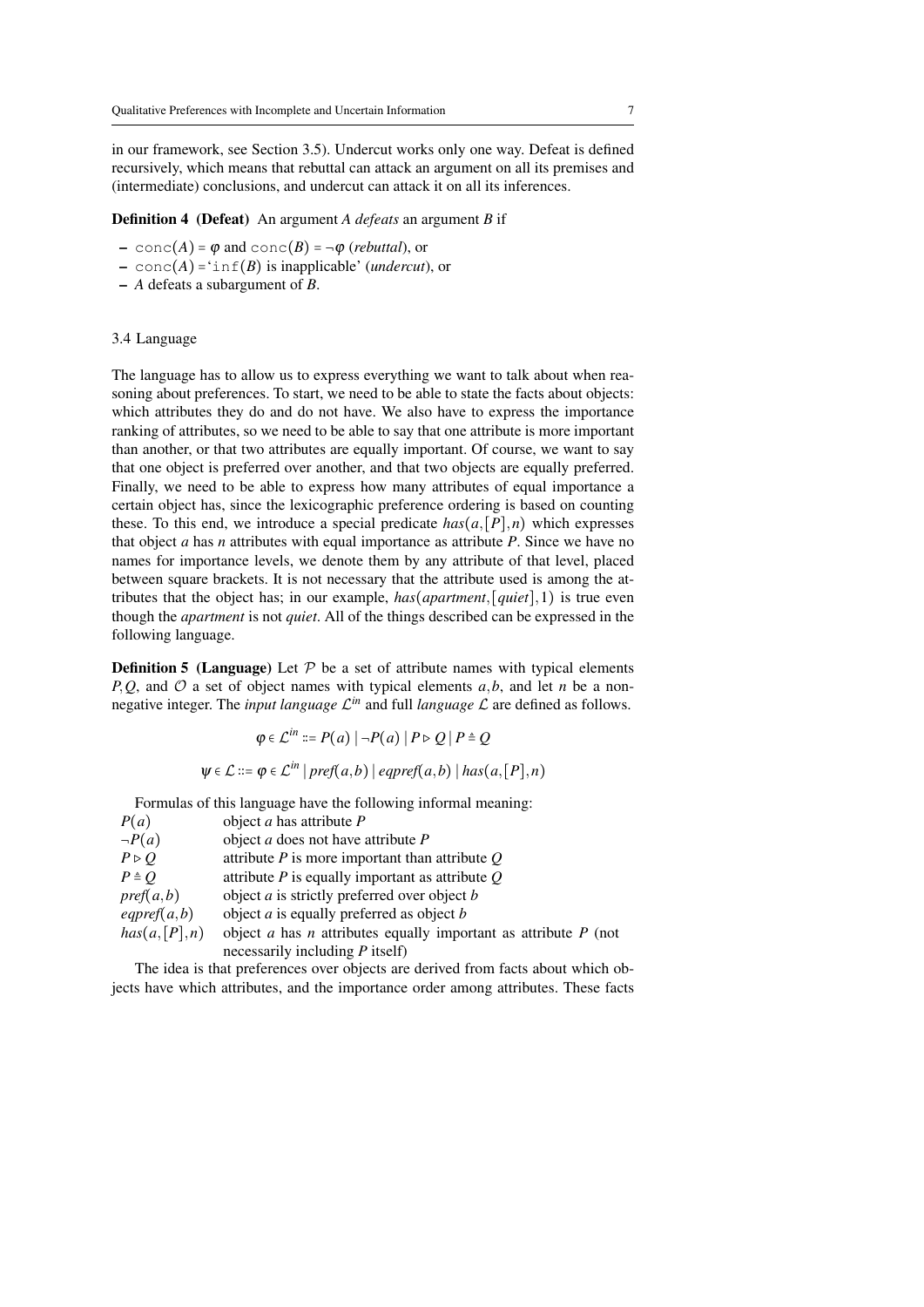| $\mathbf{1}$   | $\overline{has(a, [P], 0)}$ count $(a, [P], \emptyset)$                                                                                                                                           |
|----------------|---------------------------------------------------------------------------------------------------------------------------------------------------------------------------------------------------|
| 2              | $\frac{P_1(a) \dots P_n(a) \cdot P_1 \triangleq \dots \triangleq P_n}{has(a, [P_1], n)}$ count $(a, [P_1], \{P_1, \dots, P_n\})$                                                                  |
| 3              | $P_1(a)$ $P_n(a)$ $P_1 \triangleq  \triangleq P_n \triangleq P_n$<br><i>count</i> ( $a$ , $[P]$ , $S \subset \{P_1, \ldots, P_n\}$ ) is inapplicable <i>count</i> ( $a$ , $[P]$ , $S$ ) <i>uc</i> |
| $\overline{4}$ | $has(a, [P], n)$ $has(b, [P'], m)$ $P \triangleq P'$ $n > m$<br>$\longrightarrow$ prefinf(a, b, [P])<br>pref(a,b)                                                                                 |
| 5              | $has(a, [Q], n)$ $has(b, [Q'], m)$ $Q \triangleq Q' \triangleright P$ $n \neq m$<br>$\longrightarrow$ prefinf(a,b,[P])uc<br>$prefinf(a, b, [P])$ is inapplicable                                  |
| 6              | $has(a, [P], n)$ $has(b, [P'], m)$ $P \triangleq P'$ $n = m$<br>$\longrightarrow$ eqprefinf(a,b,[P])<br>eapref(a,b)                                                                               |
| 7              | $has(a, [Q], n)$ $has(b, [Q'], m)$ $Q \triangleq Q' \nless P$ $n \neq m$<br>eqprefinf $(a,b,[P])$ uc<br><i>eqprefinf</i> $(a, b, [P])$ is inapplicable                                            |

Table 2 Inference schemes for the basic argumentation framework (complete and certain information)

are contained in a *knowledge base*, which is a set of formulas from  $\mathcal{L}^{in}$ . A knowledge base is complete if, given a set of objects to compare and a set of attributes to compare them on, it contains for every object *a* and for every attribute *P*, either  $P(a)$  or  $\neg P(a)$ , and for all attributes *P*, *Q*, either  $P \triangleright Q$ ,  $Q \triangleright P$  or  $P \triangleq Q$ .

*Example 2* The information from Example 1 can be expressed in the form of the following knowledge base that is based on the language  $\mathcal{L}^{in}$ .

| large(villa)                              | large(apartment)           | $\neg large(cottage)$       |
|-------------------------------------------|----------------------------|-----------------------------|
| garden(villa)                             | $\neg garden(apartment)$   | garden(cottage)             |
| $\neg closeToWork(villa)$                 | closeToWork(apartment)     | $\neg closeToWork(cottage)$ |
| $\neg near\mathit{Shops}(\mathit{villa})$ | nearShops(apartment)       | nearShops(cottage)          |
| $\neg quiet(villa)$                       | $\neg quiet(apartment)$    | quiet(cottage)              |
| detached(villa)                           | $\neg detached(apartment)$ | detached(cottage)           |
|                                           |                            |                             |

#### 3.5 Inferences

An argument is a derivation of a conclusion from a set of premises. Such a derivation is built from multiple steps called inferences. Every inference step consists of premises and a conclusion, and has a label. The inferences that can be made are defined by inference schemes. The inference schemes of our framework are listed in Table 2. The first and second inference schemes are used to count the number of attributes of equal importance as some attribute *P* that object *a* has. This type of inference is inspired by *accrual* (Prakken, 2005), which combines multiple arguments with the same conclusion into one accrued argument for the same conclusion. Although our application is different, we use a similar mechanism. We want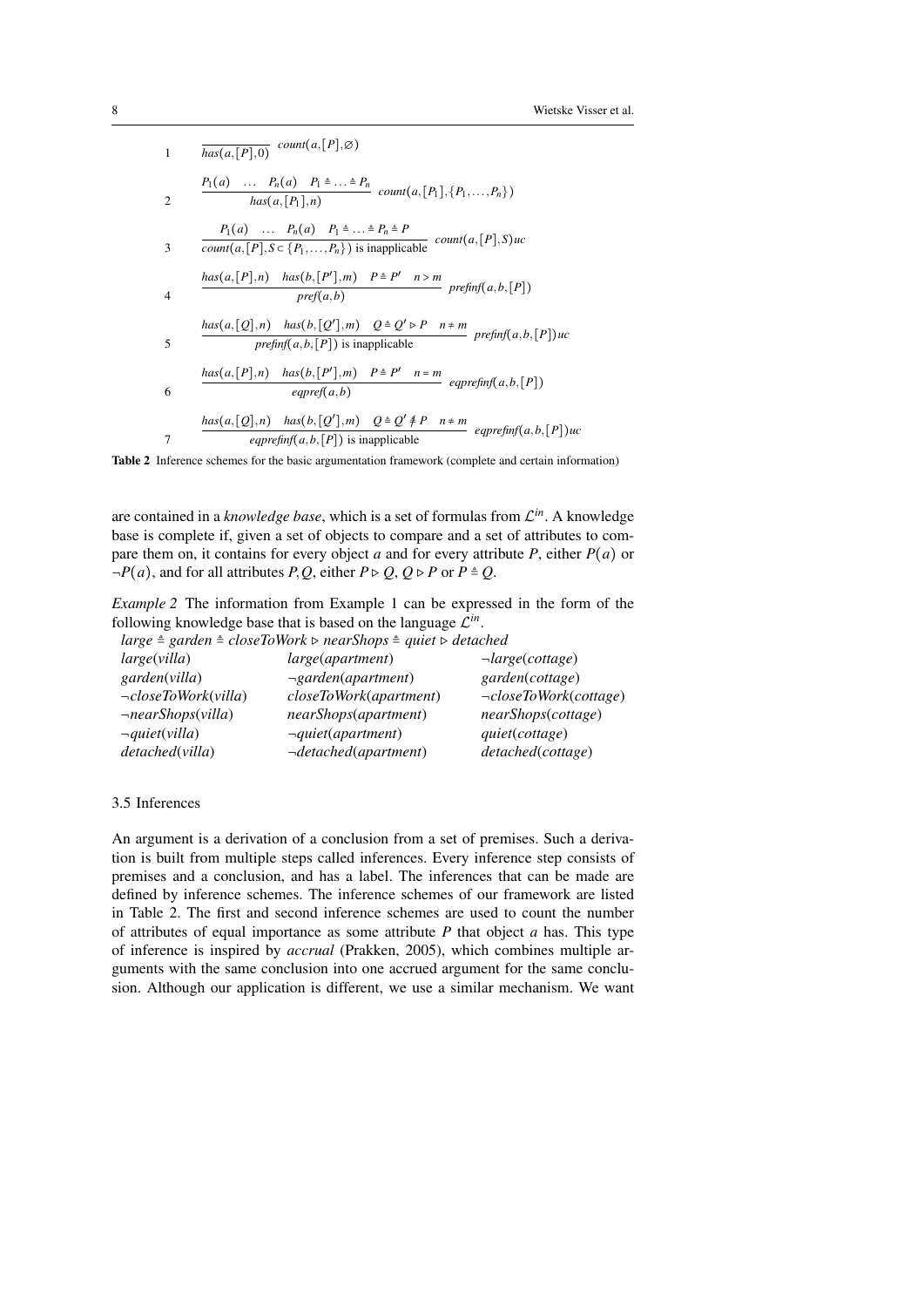all attributes that are present to be counted. Otherwise we would conclude incorrect preferences (e.g. if the *large* attribute of the *apartment* were not counted, we would incorrectly derive that the *villa* were preferred over the *apartment*). Inference scheme 1, which counts 0, can always be applied since it has no premises. Inference scheme 2 can be applied on any subset of the set of attributes of some importance level that an object *a* has. This means that it is possible to construct an argument that does not count all attributes that are present (a so-called non-maximal count). To ensure that only maximal counts are used, we provide an inference scheme to make arguments that defeat non-maximal counts (inference scheme 3). An argument of this type says that any count which is not maximal is not applicable. This type of defeat is called undercut (see below). Inference scheme 4 says that an object *a* is preferred over an object *b* if the number of attributes of a certain importance level that *a* has is higher than the number of attributes on that same level that *b* has. For the lexicographic ordering, it is also required that *a* and *b* have the same number of attributes on any level higher than that of *P*. We model this by defining an inference scheme 5 that undercuts scheme 4 if there is a more important level than that of *P* on which *a* and *b* do not have the same number of attributes. Finally, inference schemes 6 and 7 do the same as 4 and 5, but for equal preference. We need these because equal preference cannot be expressed in terms of strict preference.

*Example 3* We now illustrate the inference schemes with some arguments that can be made from the knowledge base in Example 2. The example arguments are listed in Table 3 (for space reasons, the inference labels are left out). Argument *A* illustrates the general working; a preference for the apartment over the cottage is derived, based on the fact that there is an importance level where the apartment has two attributes and the cottage only one. Argument *B* illustrates a zero count. Here a preference for the apartment over the villa is derived, based on the fact that there is an importance level where the apartment has one attribute and the villa zero. In argument *C* a nonmaximal count is used (stating that the apartment has zero attributes of the level of *nearShops*), which leads to another conclusion, namely that the villa and the apartment are equally preferred. However, there are undercutters to attack such arguments (argument *D*).

## 3.6 Validity

The argumentation framework defined in previous sections indeed models lexicographic preference, assuming a complete and consistent knowledge base.

Proposition 1 *Let* A(*KB*) *denote all arguments that can be built from a knowledge base KB. Then there is an argument*  $A \in \mathcal{A}(KB)$  *such that the conclusion of* A *is pref*(*a*,*b*) *and A is sceptically justified under preferred semantics iff a is preferred over b according to the lexicographic preference ordering (Definition 1) given KB.*

*Proof* Suppose *a* is preferred over *b*. This means that there exists an attribute *P* such that  $|\{P' \mid a \text{ has } P' \text{ and } P \triangleq P'\}| > |\{P' \mid b \text{ has } P' \text{ and } P \triangleq P'\}|$  and for all  $Q \triangleright P$ :  $|\{Q' \mid a$ has  $Q'$  and  $Q \triangleq Q'$ }| =  $|\{Q' | b \text{ has } Q' \text{ and } Q \triangleq Q'\}$ . Let  $P_1 ... P_n$  denote all attributes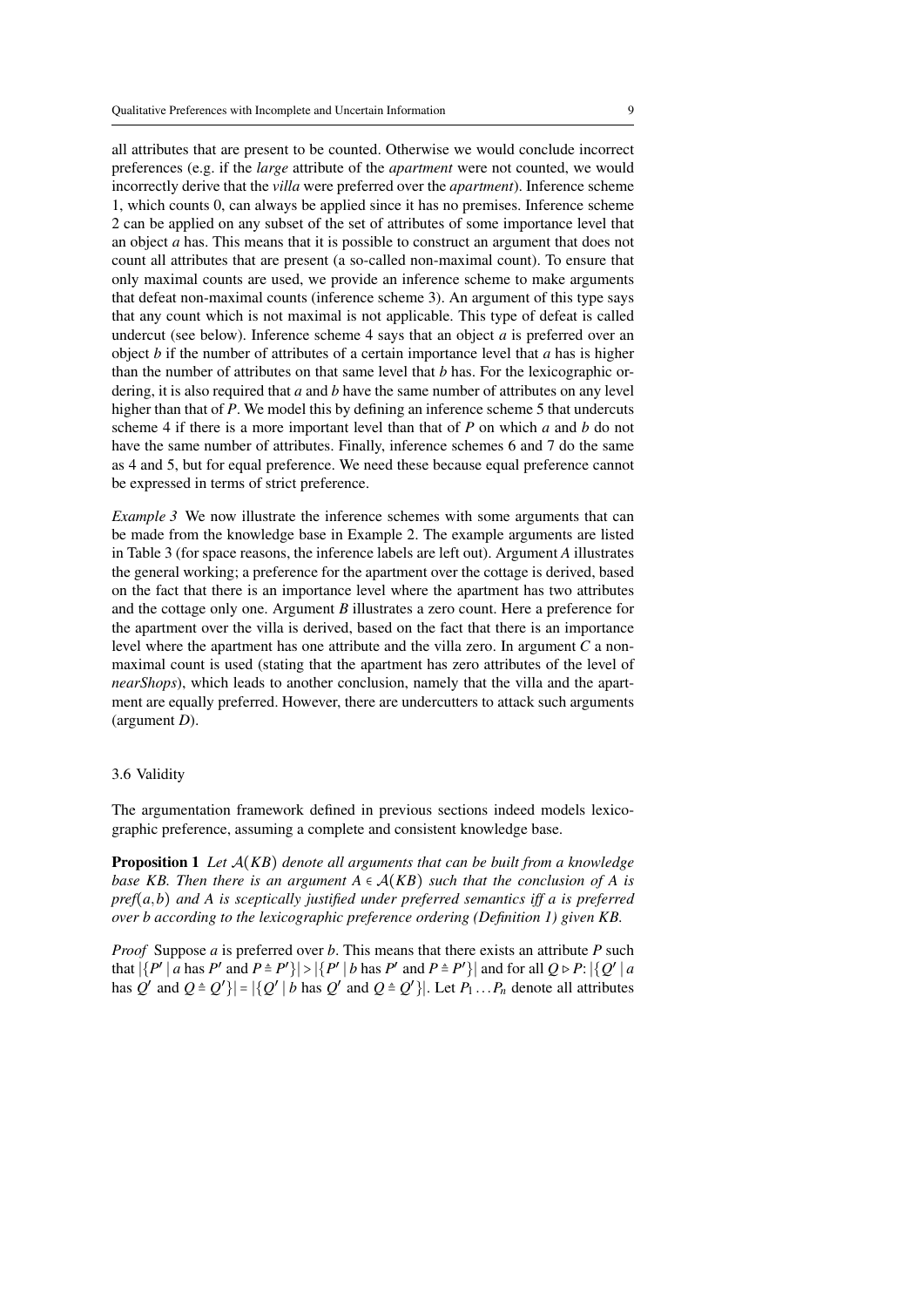|    | $large (apartment)$ closeToWork(apartment) large $\triangleq$ closeToWork |                                          |   | garden(cottage)                  |                                 |         |
|----|---------------------------------------------------------------------------|------------------------------------------|---|----------------------------------|---------------------------------|---------|
|    | has(apartment, [large], 2)                                                |                                          |   | has(cottage, [garden], 1)        | large $\triangleq$ garden 2 > 1 |         |
| A: | pref(apartment, cottage)                                                  |                                          |   |                                  |                                 |         |
|    | nearShops(apartment)                                                      |                                          |   |                                  |                                 |         |
|    | has (apartment, [nearShops], 1)                                           | $has(villa, \lceil nearShops \rceil, 0)$ |   | $nearShops \triangleq nearShops$ |                                 | 1 > 0   |
| B: |                                                                           | pref(apartment, villa)                   |   |                                  |                                 |         |
|    | $has(villa, \lceil nearShops \rceil, 0)$                                  | has (apartment, [nearShops], 0)          | * | $nearShops \triangleq nearShops$ |                                 | $0 = 0$ |
| C: |                                                                           | eqpref(villa, apartment)                 |   |                                  |                                 |         |
|    | nearShops(apartment)                                                      |                                          |   |                                  |                                 |         |
| D: | * is inapplicable                                                         |                                          |   |                                  |                                 |         |
|    | <b>Table 3</b> Example arguments                                          |                                          |   |                                  |                                 |         |

of equal importance as *P* such that *a* has  $P_i$  and let  $P'_1 \dots P'_m$  denote all attributes of equal importance as *P* such that *b* has  $P_i$ . Note that  $n > m$ . Then the knowledge base is as follows:  $P_1 \triangleq ... \triangleq P_n \triangleq P'_1 \triangleq ... P'_m$  and  $P_1(a) ... P_n(a)$  and  $P'_1(b) ... P'_m(b)$ . The following argument (*A*) can be built (note that this argument can also be built if *m* is equal to 0, by using the empty set count):

$$
\frac{P_1(a) \dots P_n(a) \quad P_1 \triangleq \dots \triangleq P_n}{has(a, [P_1], n)} \quad \frac{P'_1(b) \quad \dots \quad P'_m(b) \quad P'_1 \triangleq \dots \triangleq P'_m}{has(b, [P'_1], m)} \quad P_1 \triangleq P'_1 \quad n > m}
$$
\n
$$
pref(a, b)
$$

We will now play devil's advocate and try to defeat this argument. We can try rebuttal and undercut of the argument and its subarguments. Rebuttal of premises is not applicable, since the knowledge base is consistent. Rebuttal of (intermediate) conclusions is not possible either, since there is no way to derive a negation. Then there are three inferences we can try to undercut (the last inference of the argument and the last inferences of two subarguments). For the left-hand count, this can only be done if there is another  $P_j$  such that  $P_j \triangleq P$  and  $P_j \notin \{P_1, \ldots, P_n\}$  and  $P_j(a)$  is the case. However,  $P_1 \nldots P_n$  encompass all such attributes, so count undercut is not possible. The same argument holds for the other count. At this point it is useful to note that these two counts are the only ones that are undefeated. Any lesser count will be undercut by the count undercutter that takes all of  $P_1 \dots P_n$  (resp.  $P'_1 \dots P'_m$ ) into account. Such an undercutter has no defeaters, so any non-maximal count is not justified. The final thing that is left to try is undercut of *prefinf*( $a, b, [P_1]$ ). The undercutter of *prefinf*( $a, b, [P_1]$ ) is based on two counts. We have seen that any nonmaximal count will be undercut. If the maximal counts are used, we have  $n = m$ , since we have for all  $Q \triangleright P$ :  $|\{Q' | a \text{ has } Q' \text{ and } Q \triangleq Q'\}| = |\{Q' | b \text{ has } Q' \text{ and } Q \triangleq Q'\}|$ . So the undercutter inference rule cannot be applied since  $n \neq m$  is not true. This means that for every possible type of defeat, either the defeat is inapplicable or the defeater of *A* is itself defeated by undefeated arguments. This means that *A* is in every preferred extension and hence sceptically justified according to preferred semantics.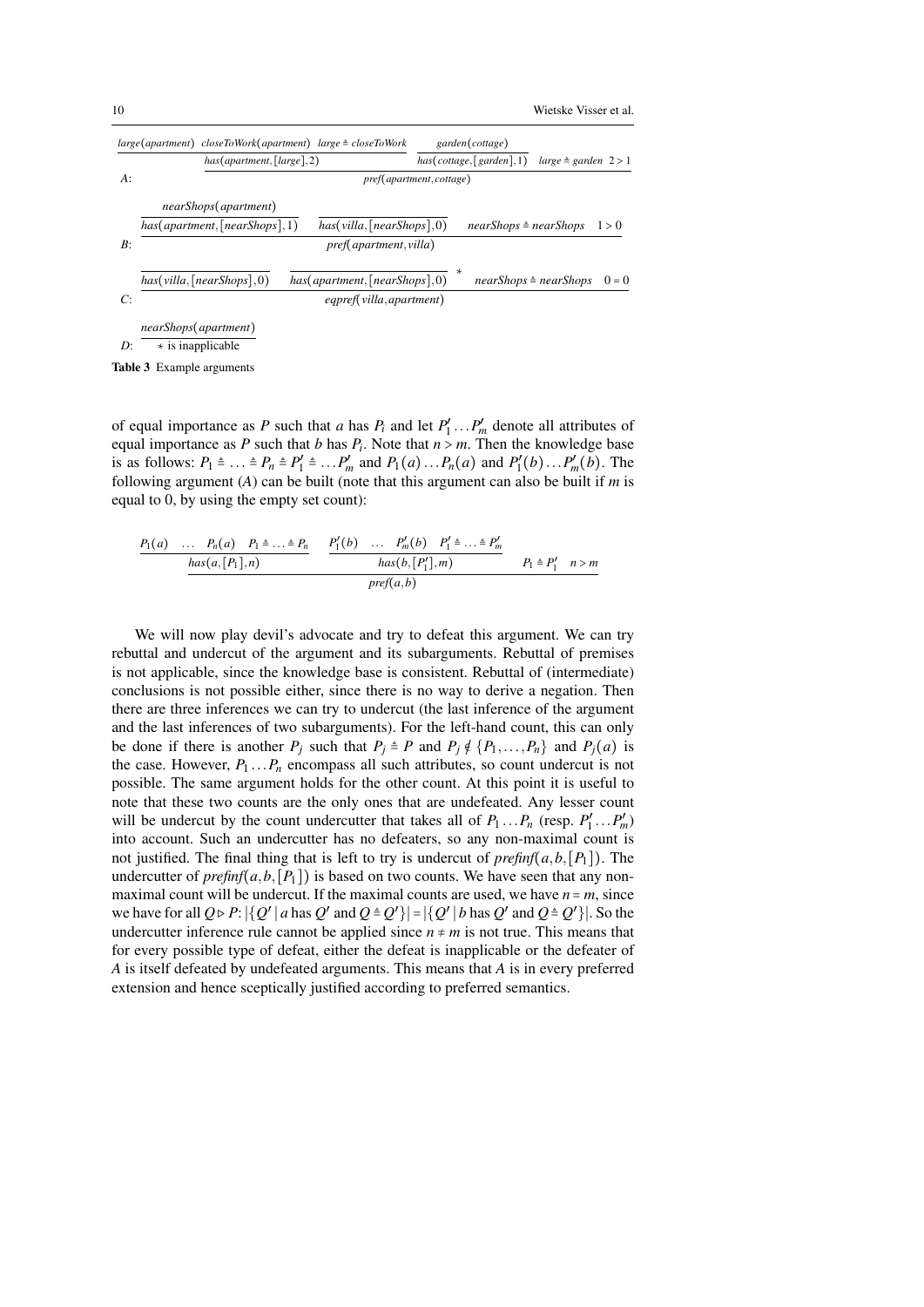Suppose *a* is not preferred over *b*. This means that for all attributes *P*, either |{ $P'$  | *a* has  $P'$  and  $P \triangleq P'$ }| ≤ |{ $P'$  | *b* has  $P'$  and  $P \triangleq P'$ }| or there exists an attribute *Q* ⊳ *P* such that  $|\{Q' \mid a \text{ has } Q' \text{ and } Q \triangleq Q'\}|$  ≠  $|\{Q' \mid b \text{ has } Q' \text{ and } Q \triangleq Q'\}|$ . This means that any argument with conclusion  $pref(a,b)$  (which has to be of the form above) is either undercut by  $count(b, [P], S)$ *uc* because it uses a non-maximal count, or by *prefinf*( $a$ , $b$ ,  $[P]$ )*uc* because there is a more important level where a preference can be derived. This means that any such argument will not be in any preferred extension and hence not sceptically justified under preferred semantics.

The same line of argument can be followed for *eqpref*. □

#### 4 Incomplete Information

So far, we have defined an argumentation system that can reason about preferences according to the lexicographic preference ordering. Above, we have assumed that the information about the objects that are compared is complete. But, as stated in the introduction, this is not always the case. In this section we investigate how incomplete information can best be handled when reasoning about preferences.

Suppose it is not known whether an object has a specific attribute, e.g. we know that  $P(a)$  but we do not know whether  $P(b)$  or  $\neg P(b)$ . This might not be a problem. If the preference between *a* and *b* can be decided based on attributes that are more important than *P*, the knowledge whether  $P(b)$  or  $\neg P(b)$  is the case is irrelevant. But otherwise this information is necessary to decide a lexicographic preference. In that case, different approaches or strategies for drawing conclusions are possible. However, not all strategies give desired results. In the following, we will discuss some naive strategies and their shortcomings, from which we will derive some desired properties of strategies, and define and model a strategy that gives intuitive results.

#### 4.1 Naive Strategies

*Optimistic, resp. Pessimistic, Strategy* This strategy always assumes that an object has, resp. does not have, the attribute that is not known. This strategy can always derive some preference between two objects, since it completes the knowledge by making particular assumptions, and can then derive a complete preference ordering over objects. But there is no guarantee that the inferences made are correct. In fact, any inferred preference can only be correct if all the assumptions it is based on are either correct or irrelevant. Since we do not know whether assumptions are correct and the strategy does not check for relevance, the inference can only be correct by chance. For example, suppose it is not known whether the *villa* has a *garden* and whether it is *closeToWork*. The optimistic strategy would assume that it has both attributes, in which case an incorrect preference of the *villa* over the *apartment* would be derived. The pessimistic strategy on the other hand would assume the *villa* has neither of the attributes, and would derive an incorrect preference of the *cottage* over the *villa*.

Note that using the framework defined in Section 3 without adaptation would boil down to using a pessimistic strategy: if it is not known whether an object has a certain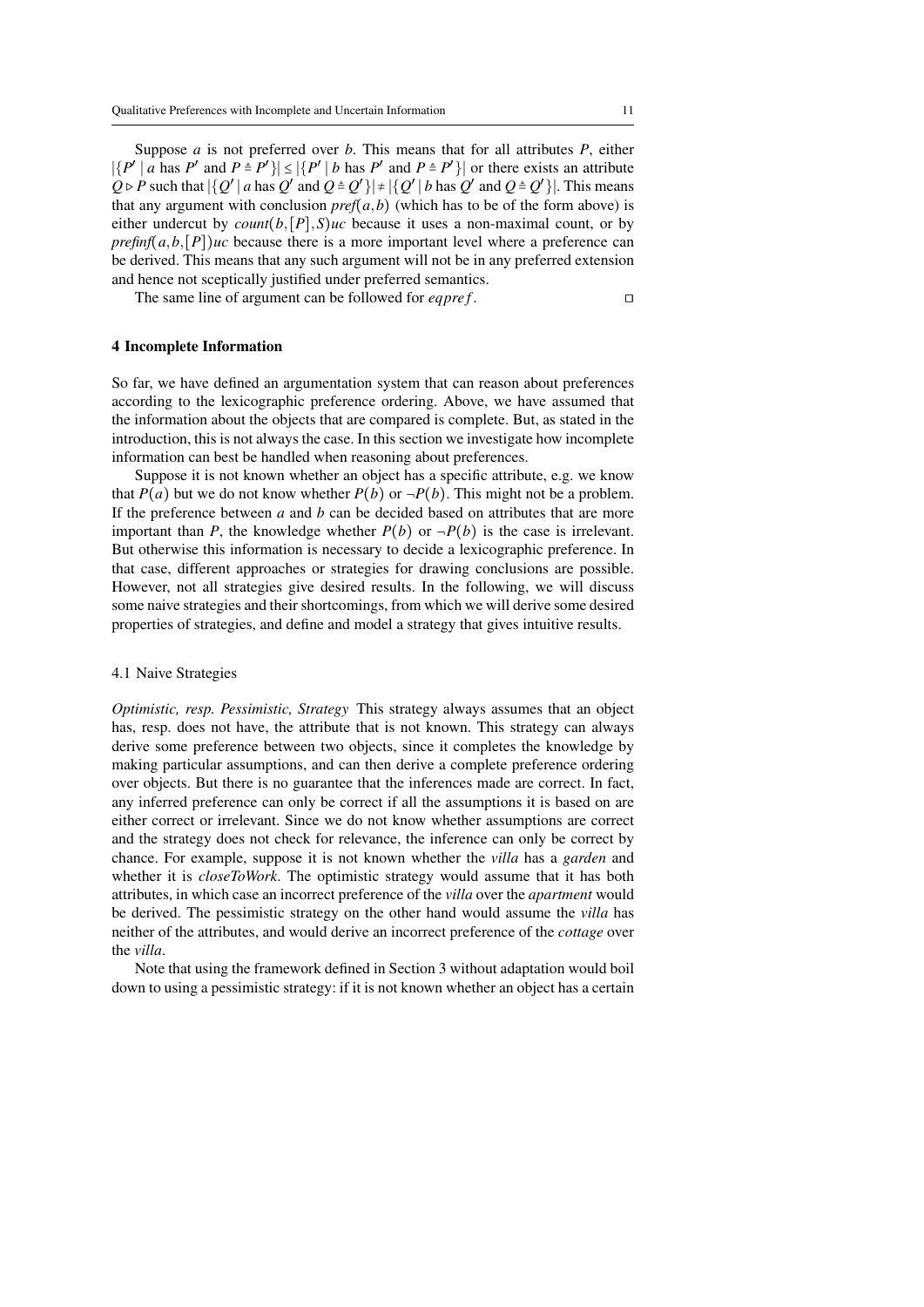

Table 4 Example of intransitive preference with the Disregard Attribute Strategy

attribute, the attribute is (implicitly) assumed to be absent. This is due to the fact that only attributes for which it is known that an object has them are counted. Attributes that an object does not have and attributes for which this information is unavailable are treated the same way (i.e. not taken into account when counting).

*Disregard Attribute Strategy* This strategy does not take into account the attributes for which information about the objects to be compared is incomplete. It can always derive some preference between two objects, since the information regarding the remaining attributes is complete, so a complete preference ordering over objects can be derived. But the inference might not be correct, since the attributes that are disregarded might be relevant in defining a preference order. For example, suppose it is not known whether the *cottage* is *large*. In that case, the attribute *large* will not be taken into account when comparing the *cottage* to another object. This leaves only the attributes *garden* and *closeToWork* on the highest importance level, of which all attributes have exactly one. Since the *cottage* has the most attributes on the next importance level, a preference of the *cottage* over the *villa* as well as the *apartment* will be derived, even though in the original example the *cottage* was the least preferred object.

This strategy has another undesired effect. Consider the situation in Table 4. When comparing *a* and *b*, this strategy only takes attribute *P* into account, and concludes a preference of *a* over *b*. Similarly, preferences of *b* over *c*, and of *c* over *a* can be derived. So with this strategy, intransitive preferences can be derived, which is undesired.

*Cautious Strategy* In order to prevent the derivation of preferences that are only correct by chance, a natural alternative is to use a cautious strategy that prevents such inferences. This strategy infers nothing unless all information about the objects under comparison is available. It never makes incorrect preference inferences, but it lacks in decisiveness. Even if the unknown information is irrelevant to make an inference, nothing is inferred.

#### 4.2 Desired Properties for Strategies

Given the limitations of the strategies discussed above, it is clear that we need a more balanced strategy that takes two main concerns into account, which we call decisiveness and safety.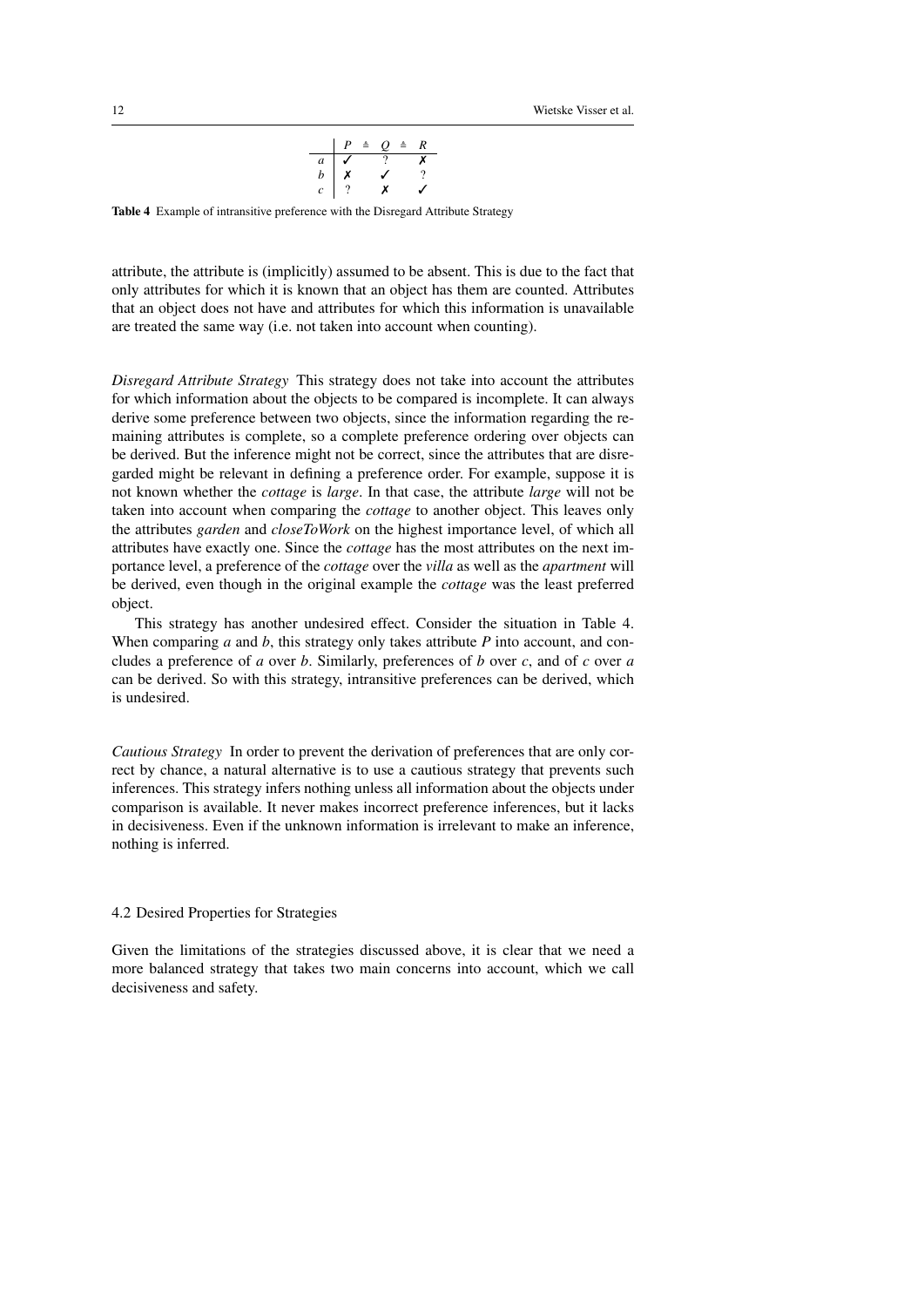*Decisiveness* We call a strategy *decisive* if it does not infer too little. As mentioned above, an unknown attribute might be irrelevant for deciding a preference. This is the case if the preference is already determined by more important attributes. For example, suppose that we do not know whether the *apartment* has attribute *nearShops*. Then we can still conclude that the *apartment* is preferred over the *cottage*, based on the attributes *large*, *garden*, and *closeToWork*. It is not required that a preference is derived in every case, since the missing information might be essential, but all preferences that are certain (for which no essential information is missing) should be derived. The cautious strategy is not decisive.

*Safety* We call a strategy *safe* if it does not infer too much. Suppose again that we do not know whether the *apartment* has attribute *nearShops*. Whereas this is irrelevant for deciding a preference between *apartment* and *cottage*, we do need this information for deciding the preference between the *villa* and the *apartment*. A strategy that makes assumptions about the missing information, or that disregards the attribute in question, will make unfounded inferences, and hence be unsafe. The optimistic, pessimistic and disregard attribute strategies are not safe.

# 4.3 A Decisive and Safe Strategy

We have seen above what may go wrong when a naive strategy is used to deal with incomplete information. In this section we define an alternative strategy that does satisfy the properties of decisiveness and safety identified above. A preference inference should never be based on an unfounded assumption for a strategy to be safe. But to be decisive, a strategy needs to be able to distinguish relevant from irrelevant information. Our approach is based on the following intuition. When comparing two objects under incomplete information, multiple situations are possible. That is, whenever it is not known whether an object has an attribute, there is a possibility that it does and a possibility that it does not. If a preference can be inferred in every possible situation, then apparently the missing information is not relevant, and it is safe to infer that preference. It is not necessary to check every possible situation, but it suffices to look at extreme cases. For every object, we can construct a best- and worst-case scenario, or best and worst possible situation. A possible situation is a *completion* of an object in the sense that all missing information is filled in.

Definition 6 (Completion) A *completion* of an object *a* is an extension of the knowledge base with (previously missing) facts about *a* such that for every attribute *P*, either  $P(a)$  or  $\neg P(a)$  is in the extended knowledge base. So if *a* has *n* unspecified attributes, there are  $2^n$  possible completions of  $a$ .

Since we assumed that presence of an attribute is preferred over absence, the most preferred completion assumes presence of all unknown attributes, and the least preferred completion assumes absence. If even the least preferred completion of *a* is preferred over the most preferred completion of *b*, then *a* must always be preferred over *b*, since *a* could not be worse and *b* could not be better. For example, consider the objects and attributes in Table 5a. Recall our assumption that presence of attributes is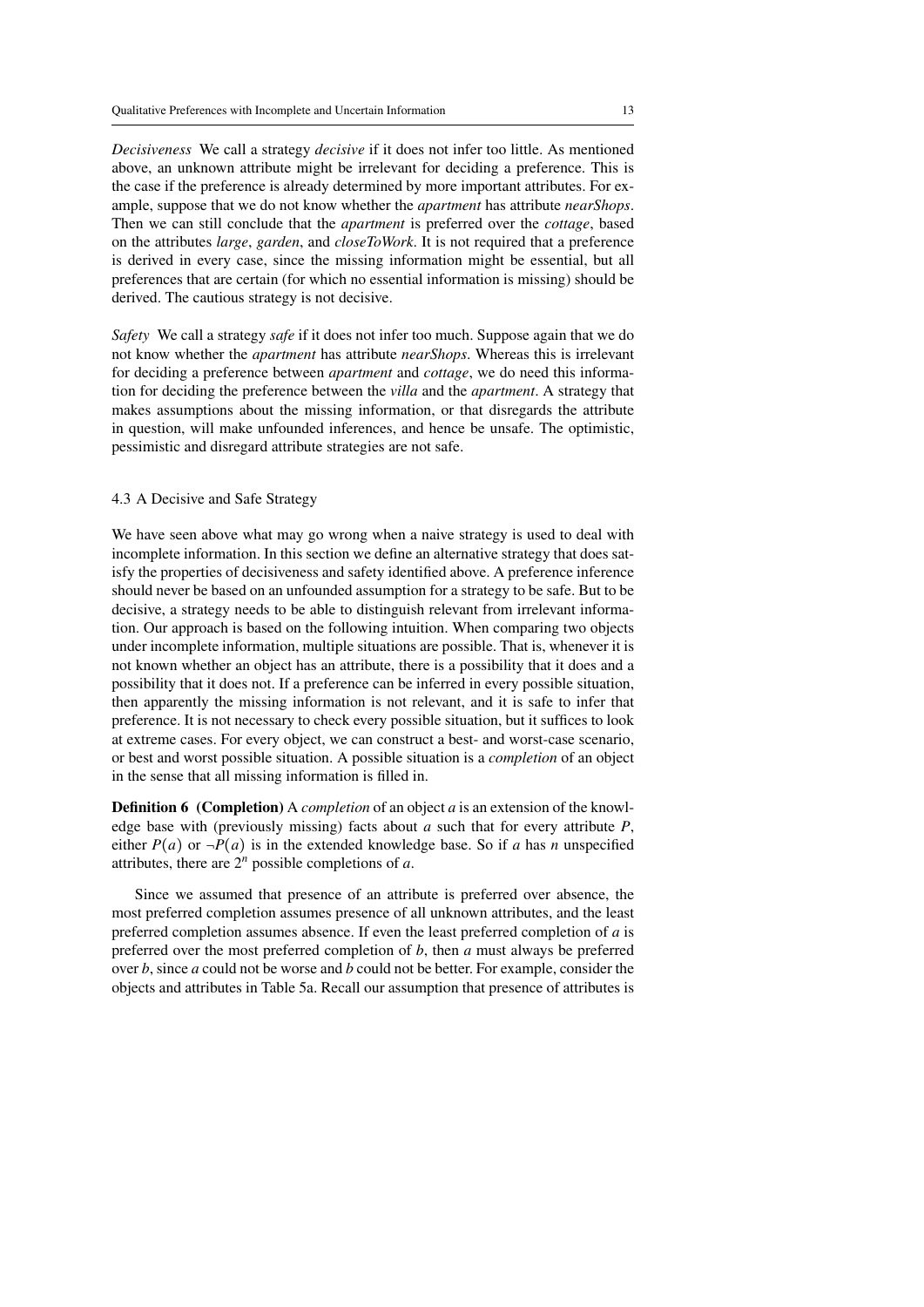14 Wietske Visser et al.

| $P \Rightarrow Q \Rightarrow R$ | $P \Rightarrow Q$  | $P \Rightarrow Q$ |              |
|---------------------------------|--------------------|-------------------|--------------|
| $a$                             | $\checkmark$       | $\checkmark$      | $\checkmark$ |
| $b$                             | $\hat{\checkmark}$ | $\checkmark$      | $\checkmark$ |
| $b$                             | $\hat{\checkmark}$ | $\checkmark$      | $\checkmark$ |
| $b$                             | $\checkmark$       | $\checkmark$      | $\checkmark$ |
| $b$                             | $\checkmark$       | $\checkmark$      | $\checkmark$ |

Table 5 Examples of objects and attributes with incomplete information

preferred over absence. So in the worst case for *a*, *a* does not have attribute *R*. And in the best case for *b*, *b* has attribute *P*. But even in this situation, *a* will be preferred over *b*, based on attribute *Q*. There is no way that this situation can improve for *b* or deteriorate for *a*, so it is safe to infer a preference for *a* over *b*. The strategy's power to make such inferences makes it decisive.

The next example illustrates that this approach does not infer a preference when the missing information is relevant. Consider Table 5b. In the situation that is worst for *a* and best for *b*, *b* will be preferred because it has both attributes, while *a* only has *P*. But in the other extreme situation, that is best for *a* and worst for *b*, *a* is preferred. This means that in reality, anything is possible, and it is not safe to infer a preference.

We have seen when a preference for *a* over *b* can be inferred, and in which case no preference can be inferred. There are, however, two more possibilities. One is the case in which a preference of the most preferred completion of *a* over the least preferred completion of *b* can be derived, but only equal preference between the least preferred completion of *a* and the most preferred completion of *b*. This is illustrated in Table 5c. In this case, we would like to derive at least a weak preference of *a* over *b*. This is important, because in many cases a weak preference is strong enough to base a decision on, even if a strict preference cannot be derived. When having to decide between *a* and *b*, choosing *a* cannot be wrong when *a* is weakly preferred over *b*. Failing to derive a weak preference makes a strategy less decisive.

The last possibility is equal preference. We only want to derive an equal preference between two objects *a* and *b* if all possible completions of *a* are equally preferred as all possible completions of *b*. This also means that the most and least preferred completions of *a* and *b* have to be equally preferred. This can only be the case if all information about *a* and *b* is known, for as soon as some information is missing, there will be multiple possible completions which are not equally preferred.

# 5 Argumentation Framework for Preferences with Incomplete Information

This section presents how our framework is extended to incorporate the decisive and safe strategy for incomplete information as presented in Section 4.3. We first present the changes to the language and then the changes to the inference rules. The defeat definition does not have to change.

## 5.1 Language

To distinguish between the different completions of an object, we introduce a completion label. We use the object name without label to denote the object in general,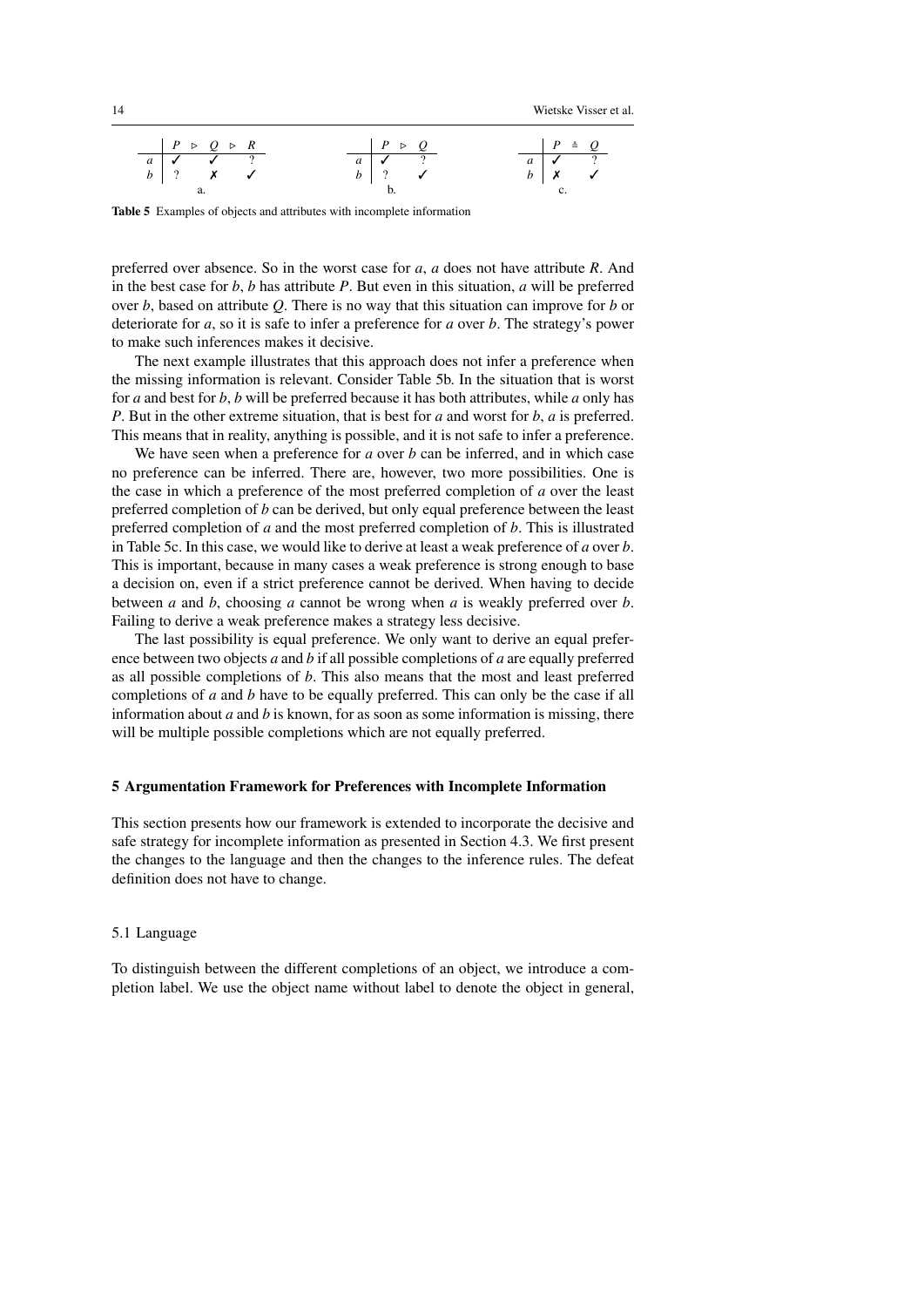that is, the object with any completion. The superscript  $^+$  is used for the most preferred completion of an object,  $^-$  for the least preferred completion. For example, consider object *a* in Table 5a. The most preferred completion of *a* has attribute *R*, and is denoted  $a^+$ . The least preferred completion of  $a$  does not have attribute  $R$ , and is denoted *a*<sup>−</sup>.

Reasoning with completions as discussed above can be viewed as a kind of assumption-based reasoning. To be able to support such reasoning, we extend the language and introduce weak negation, denoted by ∼, which is also used in (Prakken and Sartor, 1997). This is used to formalize a kind of assumption-based reasoning. A formula  $\sim \varphi$  can always be assumed, but is defeated by  $\varphi$  (see the next section for the details). So the statement  $\sim \varphi$  should be interpreted as ' $\varphi$  cannot be derived'.

Finally, we add formulas of the type  $wpref(a,b)$  which express weak preference, just as  $pref(a,b)$  and  $eqpref(a,b)$  express strict and equal preference, respectively. We use weak preference in the sense that an object  $a$  is weakly preferred over an object *b* if any completion of *a* is either preferred over or equally preferred as any completion of *b*, but no strict or equal preference can be derived.

This leads to the following redefinition of the language.

**Definition 7** (Language) Let  $P$  be a set of attribute names with typical elements *P*,*Q*, and  $O$  a set of object names with typical elements  $a$ , $b$ , and let *n* be a nonnegative integer, and  $x, y \in \{+, -, \{\}\}\$ a label for objects (where  $\{\}$  means no label). The *input language*  $\mathcal{L}^{in}$  and full *language*  $\mathcal{L}$  are defined as follows.

$$
\varphi \in \mathcal{L}^{in} ::= P(a) | \neg P(a) | P \triangleright Q | P \triangleq Q
$$

 $\psi \in \mathcal{L} ::= \varphi \in \mathcal{L}^{in} | pref(a^x, b^y) | eqpref(a^x, b^y) | wpref(a^x, b^b) | has(a^x, [P], n) | ~\sim \psi$ 

# 5.2 Inferences

The inference rules of the extended framework are listed in Table 6. Two inference rules are added that define the meaning of the weak negation ∼. According to inference rule 8, a formula ∼ ϕ can always be inferred, but such an argument will be defeated by an undercutter built with inference rule 9 if  $\varphi$  is the case.

*P* is supposed to be among the attributes of the least preferred completion of *a* (*a* − ) only if it is known that *a* has *P*. This is modelled by inference rule 2b in Table 6. For the most preferred completion of *a*, it is only required that it is not known that *a* does not have  $P$ ; if this is not known,  $a^+$  will be assumed to have  $P$ . This is modeled by using premises of the form ∼ ¬*P*(*a*) instead of *P*(*a*). This can be seen in inference rule 2a. Inference rules 4 through 7 remain unchanged, except that completion labels are added.

To infer overall preferences from the preferences over certain completions, three more inference rules are defined. Inference rule 10 states that if (even) *a*<sup>−</sup> is preferred over  $b^+$ , then *a* must be preferred over *b*, as we saw above. When  $a^+$  is preferred over  $b^-$ , but  $a^-$  is only equally preferred as  $b^+$ , this is not strong enough to infer a strict preference of *a* over *b*, but we can infer a weak preference of *a* over *b* using inference rule 11. Rule 12 states that in order to infer equal preference between *a* and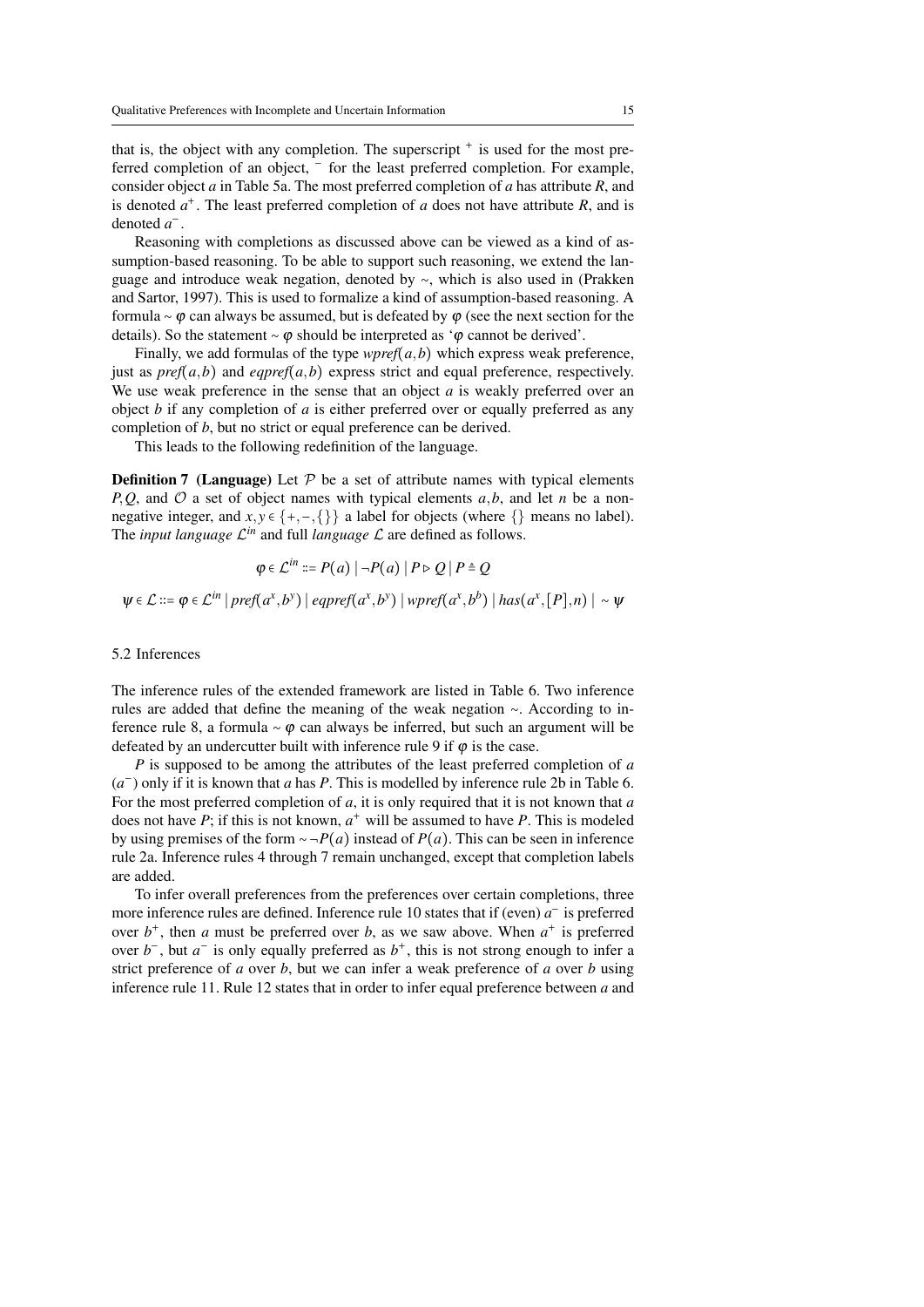1 
$$
\frac{1}{has(a^x,[P],0)}
$$
 count  $(a^x,[P],\emptyset)$   
\n2a  $\frac{A-R_1(a) \dots A-R_n(a) \cdot P_1 \pm \dots \pm P_n}{has(a^+, [P_1], n)}$  count  $(a^+, [P_1], \{P_1, \dots, P_n\})$   
\n2b  $\frac{P_1(a) \dots P_n(a) \cdot P_1 \pm \dots \pm P_n}{has(a^-, [P_1], n)}$  count  $(a^-, [P_1], \{P_1, \dots, P_n\})$   
\n3a  $\frac{A}{count(a^+, [P_1], S \in \{P_1, \dots, P_n\})}$  is inapplicable count  $(a^+, [P_1], S)uc$   
\n3b  $\frac{A}{count(a^-, [P_1], S \in \{P_1, \dots, P_n\})}$  is inapplicable count  $(a^-, [P_1], S)uc$   
\n3c  $\frac{B_1(a) \dots B_n(a) \cdot P_1 \pm \dots \pm P_n}{count(a^-, [P_1], S \in \{P_1, \dots, P_n\})}$  is inapplicable count  $(a^-, [P_1], S)uc$   
\n3d  $\frac{has(a^x,[P], n) \cdot has(b^y,[P'], m) \cdot P \pm P' \cdot n > m}{prefin(a^x, b^y, [P])}$   
\n4a  $\frac{hs(a^x,[Q], n) \cdot has(b^y,[Q'], m) \cdot Q \pm Q' \cdot P \cdot n \pm m}{prefin(a^x, b^y, [P])}$   
\n5b  $\frac{has(a^x,[Q], n) \cdot has(b^y,[Q'], m) \cdot Q \pm Q' \pm P \cdot n \pm m}{eaprefin(a^x, b^y, [P])}$   
\n6b  $\frac{has(a^x,[P], n) \cdot has(b^y,[Q'], m) \cdot P \pm P' \cdot n = m}{eaprefin(a^x, b^y, [P])}$   
\n6c  $\frac{has(a^x,[Q], n) \cdot has(b^y,[Q'], m) \cdot Q \pm Q' \pm P \cdot n \pm m}{eaprefin(a^x, b^y, [P])}$   
\n7d  $\frac{has(a^x,[Q], n) \cdot has(b^y,[Q'], m) \cdot Q \pm Q' \pm P \cdot n \pm m}{eaprefin(a^x$ 

Table 6 Inference schemes for incomplete information

*b*, both the most preferred completion of *a* and the least preferred completion of *b*, and the least preferred completion of *a* and the most preferred completion of *b* must be equally preferred.

*Example 4* In the case of Table 5a, argument *A* in Table 7 can be built. Argument *B* shows that a weak preference can be inferred in the situation of Table 5c.

# 6 Uncertain Information

In the last two sections we focused on the situation where some information regarding the presence or absence of attributes for a given outcome is lacking. With the proposed safe and decisive strategy however, it may still be the case that no preference can be inferred. What should we do in such a case? One approach is to ask the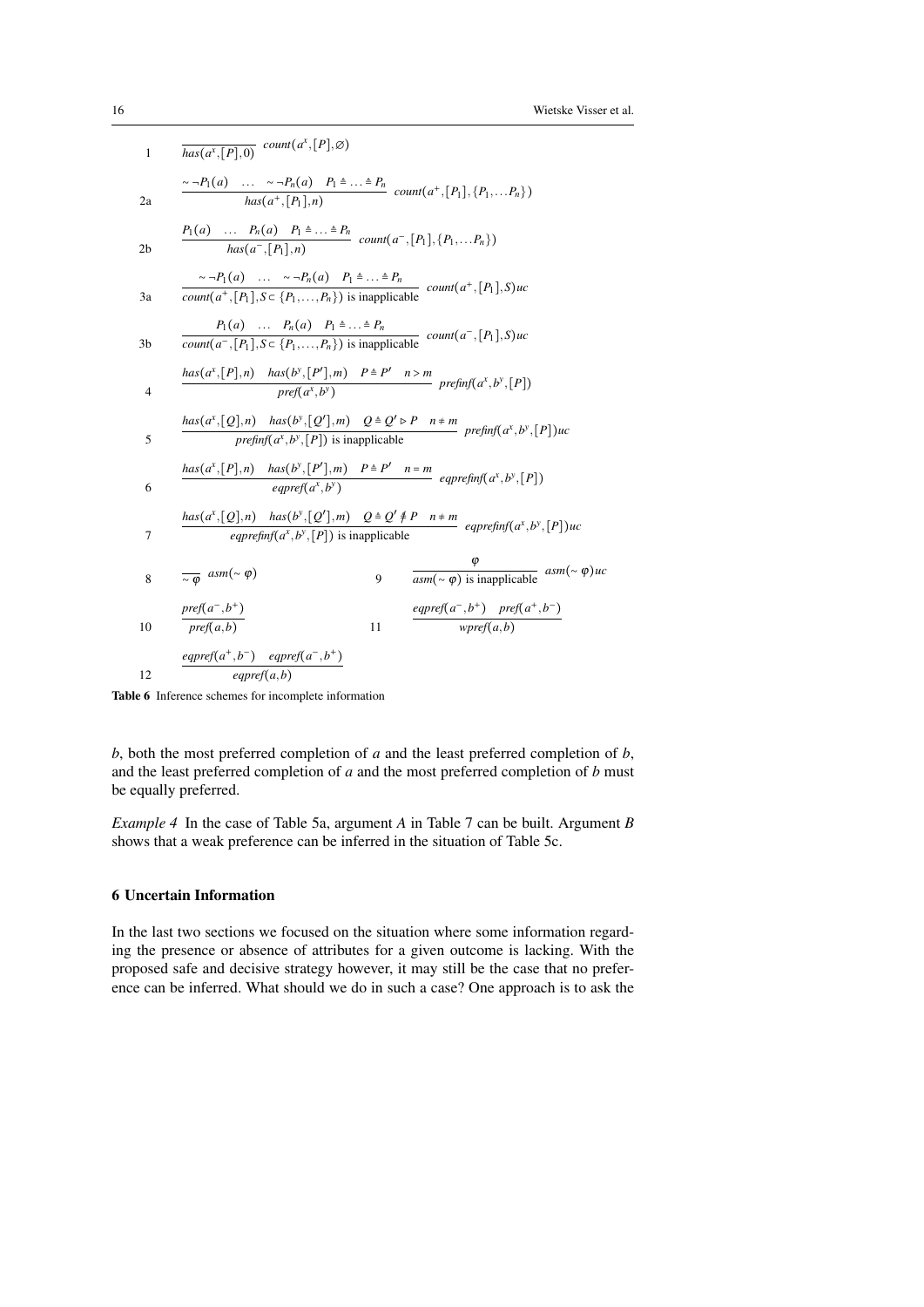

Table 7 Example arguments

user for the missing information. But the user might not have this information, and might not have the time or resources to look it up. Still, in many situations there is other information available on the basis of which the missing facts can be derived. For example, if the destination country of a certain holiday is not given, but it is specified that the trip will be to Rome, we can infer that the country will be Italy. In this case, the derived fact is completely certain since there is no doubt that Rome is in Italy. In other cases, the derived information may be less than fully certain, e.g. because the applied rule only holds by default and there are some exceptions to it, or because the used facts or applied rule are not certain themselves, e.g. because the source of the information is unreliable. For example, for a holiday to Rome in July we can infer that it will be sunny because that is usually the case. But this conclusion is not completely certain because it may be an exceptionally rainy July in Rome this year. Or we may conclude that the hotel we will stay in will be clean based on the reviews we have read online, but again this conclusion is not certain because we cannot trust the source completely (the hotel itself may have posted fake reviews).

The main point we want to make here is that even if missing information can be derived, the acquired facts may have different certainty levels. Such 'degrees of belief' play an important role in the deriviation of preferences. Consider a simple case in which preference is determined by a single attribute *P* (like before, we assume that presence of an attribute is preferred over absence). If both for outcome *a* and for outcome *b* it can be derived that *P* is present, but for *a* this conclusion is more certain than for *b*, it would be rational to prefer *a*. This is because there is a bigger chance that the information about  $b$  is incorrect. The situation gets more complicated in case of multiple attributes. For example, are two certainly true attributes and one certainly false attribute better or worse than three attributes whose truth is not completely certain? In Section 7 we present different qualitative strategies to derive preferences in case of more or less certain information. But first we will formalise the concept of certainty levels.

#### 6.1 Certainty Levels

Different approaches to model degrees of belief can be found in the literature. Among the best-known ones are subjective probability, Dempster-Shafer belief functions, and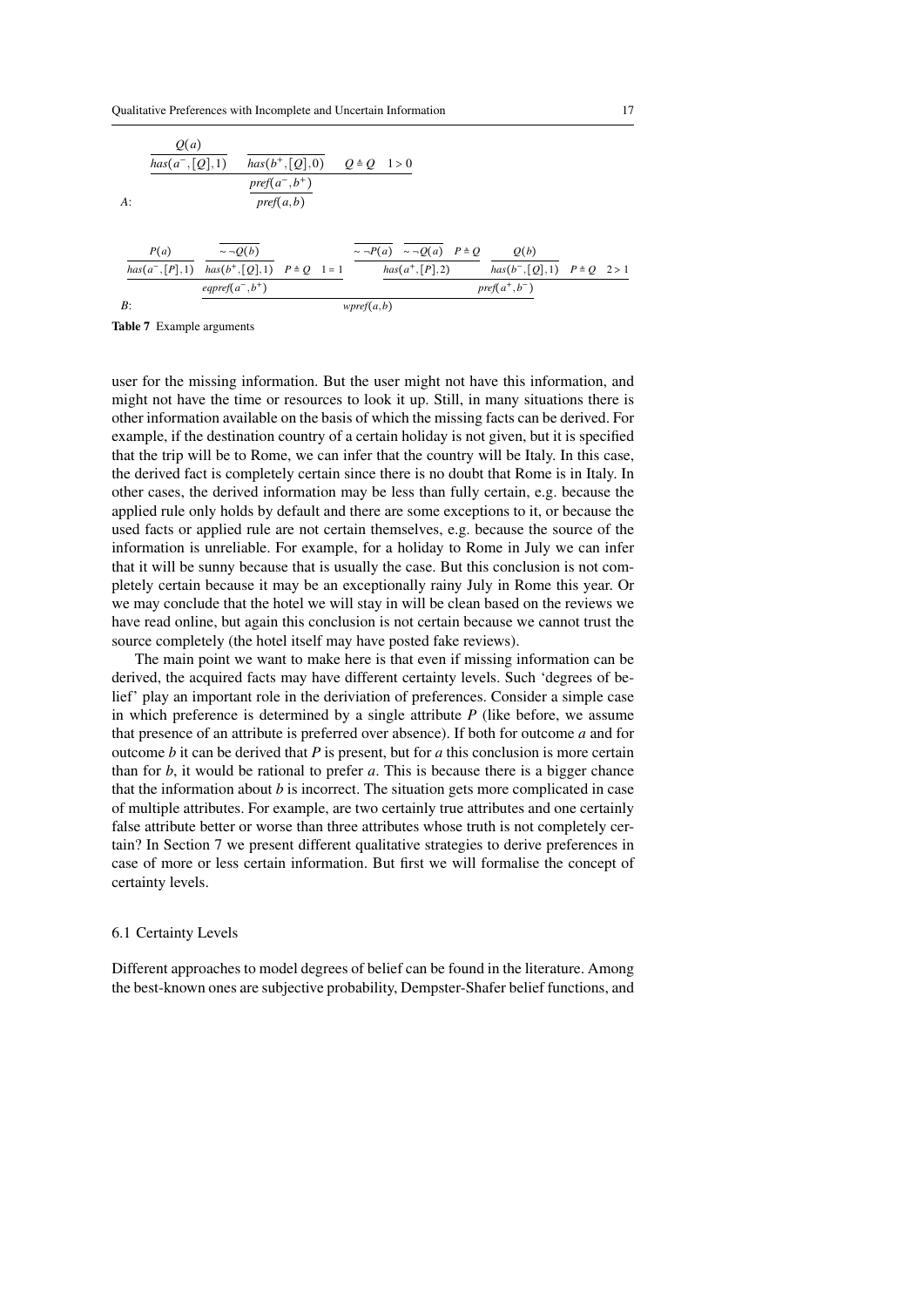possibility theory (see (Huber, 2009) for an overview and references). In this paper we take a qualitative approach in which the knowledge base is stratified according to the certainty of the formulas (see also (Amgoud et al, 2005), who use similar certainty levels but apply them to decision making in a different way). Each stratum in the knowledge base corresponds to one level of certainty. Note that in the literature, the notion of certainty levels (or similar notions) is sometimes referred to as preference or priority between formulas. In this paper, we use the term preference only to refer to preference between objects or outcomes, and priority to refer to the relative importance of attributes.

Essentially, a certainty level is the qualitative counterpart of the (subjective) probability of an attribute being true. In the case of the highest certainty level, denoted *N*, this probability is 1; certainly true information is always true. Similarly, the probability is 0 for the negation of formulas with certainty level *N*. Also, as is common in the literature on subjective probability, we assume that the subjective probability of truth of a completely uncertain formula (with certainty level 0) is 0.5 (the principle of indifference, (Huber, 2009)). For intermediate certainty levels, an exact probability can not always be given due to the qualitative nature of certainty levels, but intuitively the probability is higher for higher certainty levels.

A knowledge base is  $K = \mathcal{K}_1 \cup ... \cup \mathcal{K}_N$  where  $\mathcal{K}_1$  contains the knowledge with the lowest certainty, and knowledge in  $K_N$  is fully certain. We assume that  $K_N$  is consistent, but K may not be. Note that there is no subset  $K_0$ ; a formula with certainty level 0 is completely uncertain and does not belong in a knowledge base. Every epistemic formula  $\varphi$  in the knowledge base has an associated certainty level *l*, denoted  $\varphi$  : *l* (i.e.  $\varphi \in \mathcal{K}_l$ ). We will use the notation  $\varphi : -l$  to denote that the negation of  $\varphi$  has certainty level *l* (see inference scheme 6 in Table 8). This notation is convenient as it provides a uniform way of expressing the certainty that some attribute is present or absent in an outcome. In this paper we assume that non-epistemic information about the relative importance of desired attributes is fully certain; we leave the situations where this is not the case for future work.

Note that the concept of certainty levels is very general and can also be applied in the cases discussed in the previous sections. If the information is complete and fully certain, there are two certainty levels (true and false):  $N = 1$  and level 0 does not occur. The situation with incomplete information is the same except that some information may have certainty level 0 (complete uncertainty). In the generic situation, we have the same three levels, 0 for complete uncertainty and the scale ends *N* and −*N* for complete certainty, plus any number of certainty levels in between.

The argumentation framework for deriving preferences based on uncertain information can be considered as consisting of two separate parts: an epistemic part for reasoning about the (uncertain) attributes of outcomes and a preferential part, which contains several approaches to derive preferences from uncertain information. In this paper the main focus is on the preferential part, which will be discussed in Section 7. For this part, only the 'output' (justified conclusions) of the epistemic part matters, i.e. which outcomes have which attributes with what certainty. The way in which this information is derived is not important for the preferential part of the framework. However, the preferential part does assume that for every attribute *P* and every outcome *a*, there is a single certainty associated with  $P(a)$ . This means that the epistemic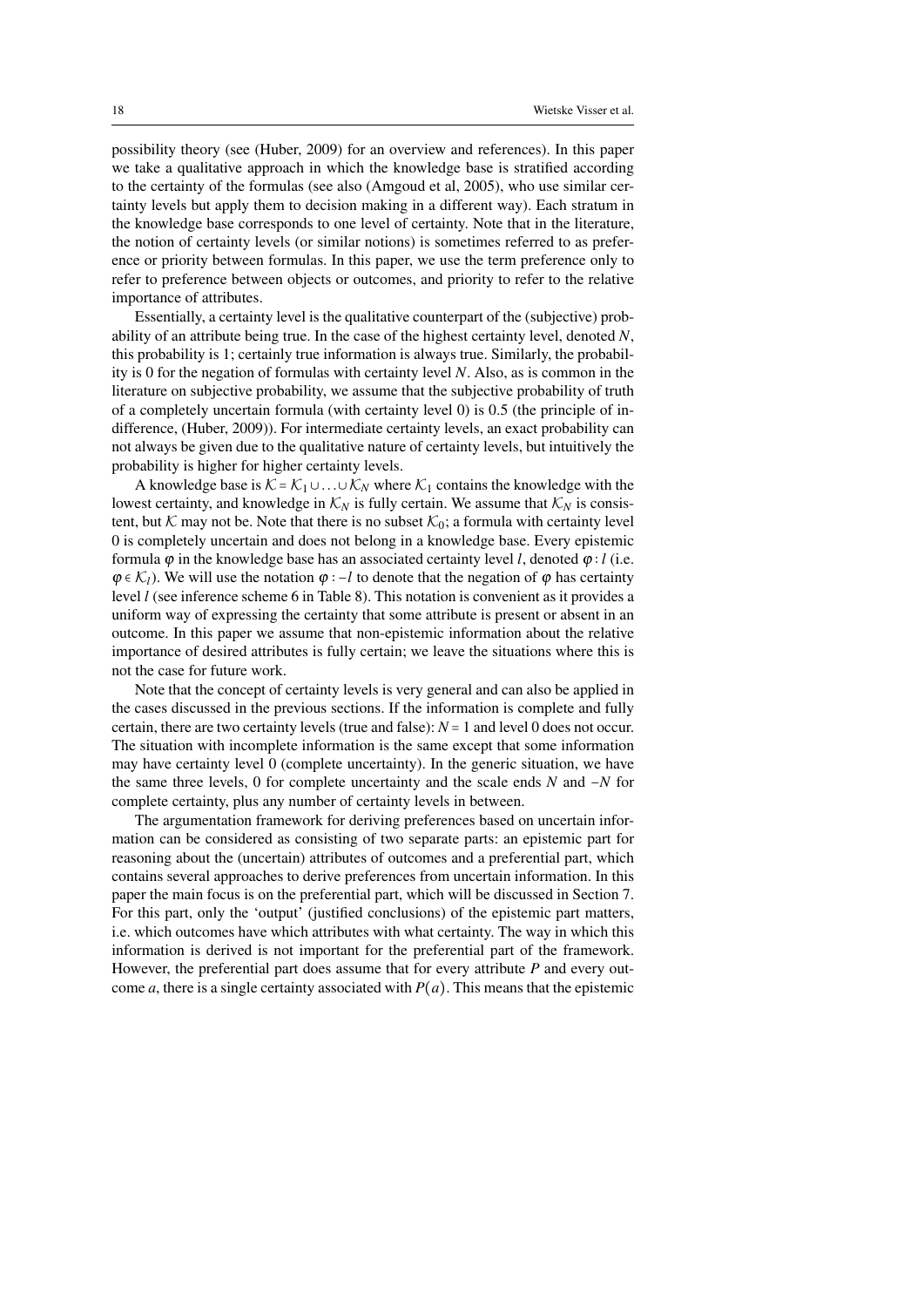$$
L_1, ..., L_m, \sim L_p, ..., \sim L_q \Rightarrow L : l \quad L_1 : l_1 \quad ... \quad L_m : l_m \sim L_p \quad ... \quad \sim L_q
$$
\n
$$
L : \min(l, l_1, ..., l_m)
$$
\n
$$
2 \quad \overline{\sim L} \quad asm(\sim L) \quad 3 \quad \overline{asm(\sim L)} \text{ is inapplicable} \quad asm(\sim L) \text{uc}
$$
\n
$$
4 \quad \frac{\sim L \quad \sim \neg L}{L : 0} \quad 5 \quad \frac{L : l \quad \neg L : l}{L : 0} \quad 6 \quad \frac{\neg L : l}{L : -l}
$$

Table 8 Inference schemes for epistemic formulas

part must resolve conflicts and incompleteness. There are several ways in which to do this in a reasonable way. However, in the remainder of the current section we will give only one possible specification of the epistemic part, and will not discuss all possible alternatives as it is outside the scope of this paper.

## 6.2 Epistemic Argumentation Framework

In order to derive new facts form other facts in the knowledge base, we introduce a new kind of formula to the input language: rules. A rule is of the form *L*1,...,*L<sup>k</sup>* ,∼  $L_l$ ,...,∼ $L_m$  ⇒  $L_n$  where  $L_i = P(a)$  or ¬ $P(a)$ . Its informal reading is: if all of  $L_1$ ,..., $L_k$ hold, then typically *L<sup>n</sup>* holds, except if one of *L<sup>l</sup>* ,...,*L<sup>m</sup>* holds. The same kind of rules were used by Prakken and Sartor (1997). If there are no exceptions, and the rule is fully certain, then it is called a strict rule. Otherwise it is defeasible. Defeasible rules describe what is 'normally' the case. Using this kind of rules can add some information to an incomplete knowledge base. This can be beneficial in situations where a user does not have certain information, and does not have the time or resources to verify information.<sup>1</sup>

Definition 8 (Epistemic language) As before, we distinguish a subset of the full language called the input language. A knowledge base can only contain formulas of the input language; other formulas have to be derived by inference. The epistemic input language  $\mathcal{L}_e^{in}$  is defined as follows (where *L* is a literal (*P*(*a*) or  $\neg P(a)$ , where *P* is an attribute and *a* an outcome) and *l* is a certainty level such that  $0 < l \le N$ .

$$
\varphi \in \mathcal{L}^{in}_e ::= L : l \mid L, \dots, L, \sim L, \dots, \sim L \Rightarrow L : l
$$

The full epistemic language  $\mathcal{L}_e$  is defined as follows (where *L* is a literal ( $P(a)$ ) or  $\neg P(a)$  and *l* is a certainty level such that  $-N \le l \le 0$ .

$$
\varphi \in \mathcal{L}_e ::= \varphi \in \mathcal{L}_e^{in} \mid \text{ }\sim L \mid L : l
$$

To apply a rule, inference scheme 1 in Table 8, called defeasible modus ponens, is introduced. The level of certainty of the conclusion is the same as the level of the

<sup>&</sup>lt;sup>1</sup> For rules to be fully applicable, it would also be required to extend the language with literals that refer to other knowledge than just which outcomes have which attributes, and to specify explicitly which attributes are desired and influence preference. A full discussion of this issue is outside the scope of this paper.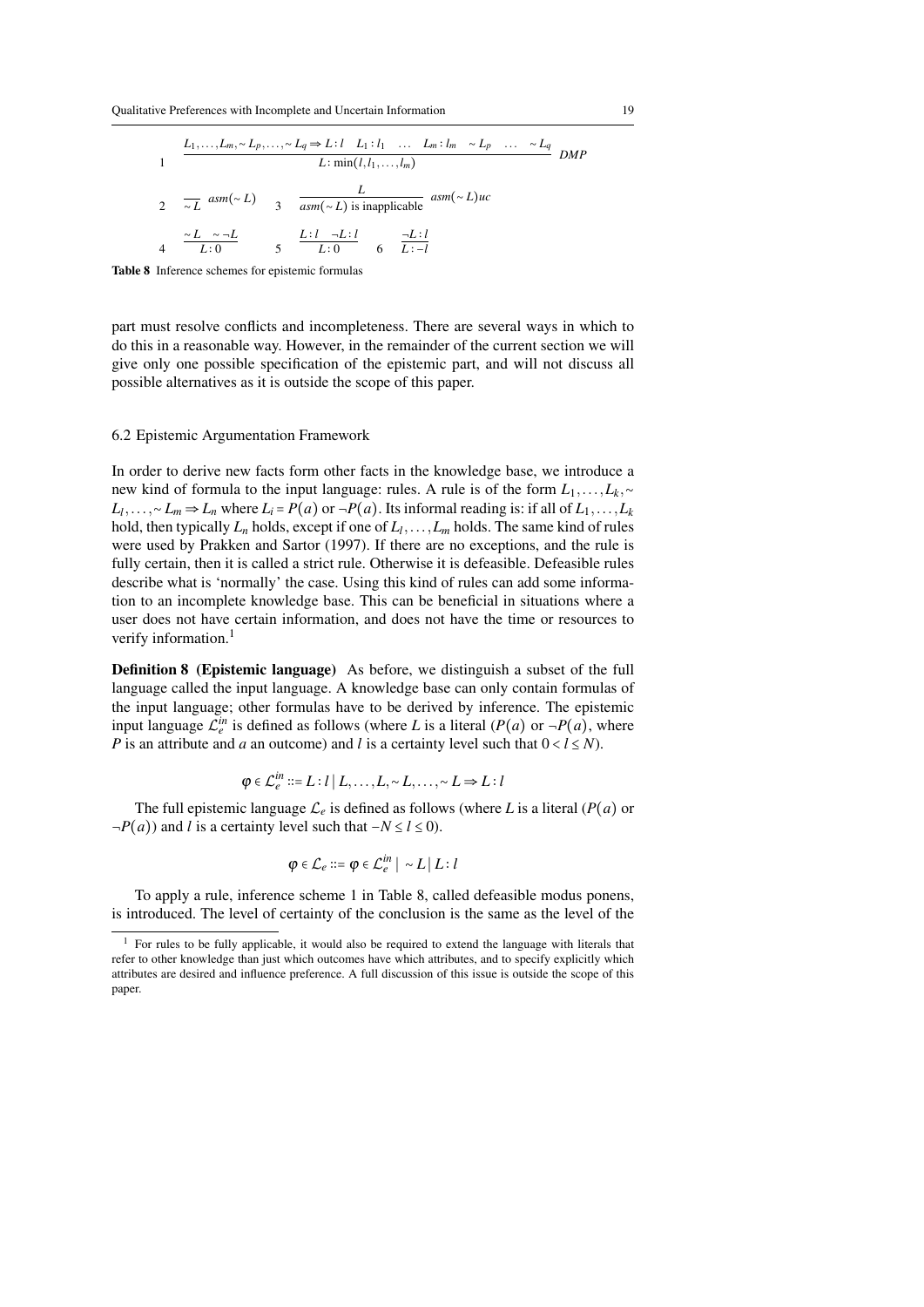least certain premise, this is called the weakest link principle (see e.g. (Pollock, 2001) for a motivation). The inferences 2 and 3 for weak negation are the same as before.

Now, for any atom  $\varphi$ , we can have any of the following situations.

- Either  $\varphi$  or  $\neg \varphi$  (but not both) is in K or can be derived, with only one level of certainty.
- Neither  $\varphi$  nor  $\neg \varphi$  is in K or can be derived.
- The formula  $\varphi$  occurs in K or can be derived multiple times with different levels of certainty.
- Both  $\varphi$  and  $\neg \varphi$  are in K or can be derived.

The first situation is the most straightforward case, and this information can be used directly by the preferential part of the framework. The incompleteness in the second situation is a case of complete uncertainty with respect to  $\varphi$ . We use inference scheme 4 in Table 8 to derive a certainty level 0 for an atom  $\varphi$  if neither  $\varphi$  nor  $\neg \varphi$ can be derived. The other two situations are more complicated, and there are multiple possibilities for handling these cases. For example, if there are multiple arguments concluding  $\varphi$  and/or  $\neg \varphi$ , one could aggregate these arguments such that arguments with the same conclusion strengthen each other, but such a conclusion is weakened by counter-arguments. This approach is not trivial; see (Prakken, 2005) for a discussion of the issues concerning accrual of arguments. For the sake of simplicity, the approach we take here is to make sure that only the conclusion with the highest certainty level will be justified. To this end, the definition of rebuttal would have to be adapted such that an argument only rebuts another argument if their conclusions are each other's negation and the first argument has a higher certainty level than the second. Also, a more certain argument for  $\varphi$  would have to defeat a less certain argument for  $\varphi$ . One remaining issue is what to do with arguments for  $\varphi$  and  $\neg \varphi$  with equal certainty. If such arguments rebut each other, there will be multiple preferred extensions, which means less sceptically justified conclusions. One could also argue that this situation is equivalent to the case of complete uncertainty. This can be modelled with inference scheme 5 in Table 8.

In order to get the desired results in all cases described above, the definition of defeat has to be slightly changed. First of all, for an argument *A* to rebut another argument *B*, the conclusion of *A* should not only be the negation of the conclusion of *B*, but it should also be at least as certain. This definition of rebuttal is similar to the ones used in preference-based argumentation (Amgoud and Cayrol, 2002) and argumentation with defeasible priorities (Prakken and Sartor, 1997). Next, since we want only the most certain argument for some conclusion to be justified, we introduce a new kind of defeat such that an argument *A* defeats an argument *B* if their conclusions are the same but *A*'s conclusion is more certain. The definition of undercut remains unchanged.

#### Definition 9 (Defeat) An argument *A defeats* an argument *B* if

- $\rightarrow$  conc(*A*) =  $\varphi$  : *l* and conc(*B*) =  $\neg \varphi$  : *l'* (*rebuttal*) and *l* > *l'* > 0, or
- $-$  conc $(A) = \varphi : l$  and conc $(B) = \varphi : l'$  and  $l > l' > 0$ , or
- $-$  conc(A) = 'inf(B) is inapplicable' (*undercut*), or
- *A* defeats a subargument of *B*.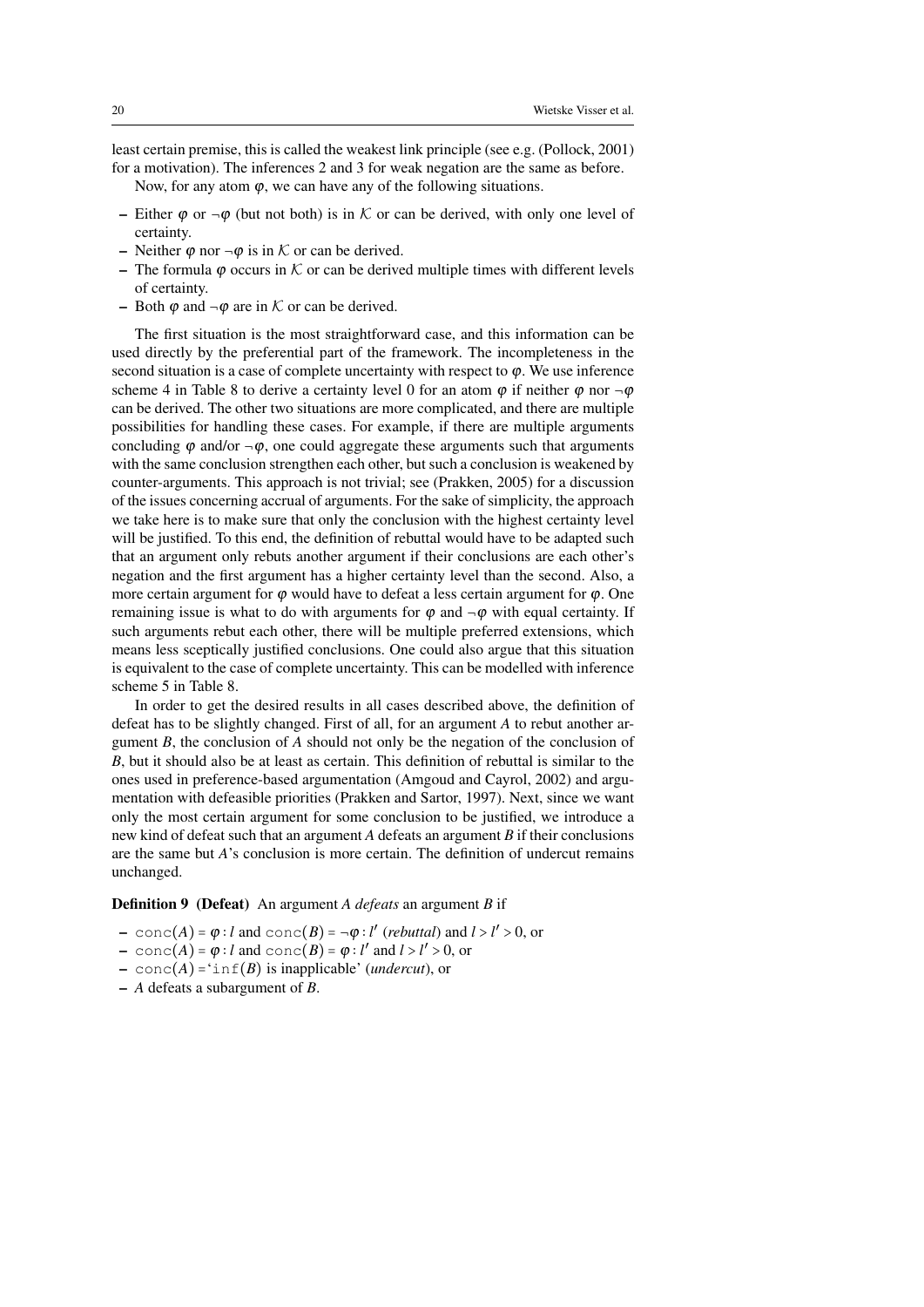In the following, we will assume that the epistemic part of the argumentation framework will resolve conflicts between formulas and their negations with possibly different certainty levels.

### 7 Argumentation Framework for Preferences with Uncertain Information

Now that we have introduced a framework for epistemic reasoning with uncertain information, we turn to the question how to derive preferences, if any, from such uncertain information. Different approaches to infer preferences from information with varying degrees of certainty are possible. We discuss several different ones. The strategies we present in this section all apply the lexicographic ordering in the sense that a preference between two objects is determined at the highest importance level of attributes where a preference can be derived. They differ in the way a preference is determined within one importance level.

In the lexicographic ordering, objects are compared w.r.t. their attributes on an importance level. The highest importance level where a preference can be derived determines the overall preference. In the Boolean case, preference within an importance level is determined solely by the number of true attributes of both objects (the number of false attributes can be ignored because it can be computed when the number of true attributes is known). This comparison is relatively easy, since we only have to compare two numbers. In the case of uncertainty, instead of two possible values for an attribute, we have multiple  $(2N + 1)$ , one for each level of certainty. So in this case, we compare two tuples of numbers. Such a comparison can be done in different ways, resulting in different strategies. Abstractly, we can say that the triples are compared by a 'beats' relation *B*. If on some importance level object *a* has  $m<sub>N</sub>$  certainly true, ..., and  $m_{-N}$  certainly false attributes, object *b* has  $m'_{N}$  certainly true, ..., and  $m'_{-N}$  certainly false attributes, and  $\langle m_N, \ldots, m_{-N} \rangle >_B \langle m'_N, \ldots, m'_{-N} \rangle$ , then object *a* is preferred over object *b* on that importance level. The key issue is how to define *B*.

## 7.1 Purely Qualitative Strategies

We briefly mention some extreme cases. First, it would be possible to reduce the number of certainty levels to two (*N* and −*N*) by treating the levels in between either the same way as *N* (optimistic approach) or the same way as  $-N$  (pessimistic approach). This is a generalisation of the optimistic and pessimistic strategies discussed in Section 4.1, and the same objections apply. A third option is to treat all positive certainty levels the same way as *N* and all negative certainty levels the same way as −*N*. This shows great confidence in the correctness of information, but ignores the differences in certainty. Finally, it is possible to treat all certainty levels between −*N* and *N* the same way as 0 (this essentially reduces the problem to the case with incomplete information discussed in Section 4). This focuses on the uncertainty of the information, but does not take into account that there may be different degrees of uncertainty. Any non-extreme approach should distinguish between different certainty levels.

An obvious strategy is dominance: an outcome *a* is (weakly) preferred to an outcome *b* if for all attributes, it is at least as certain that *a* has it as that *b* has it. For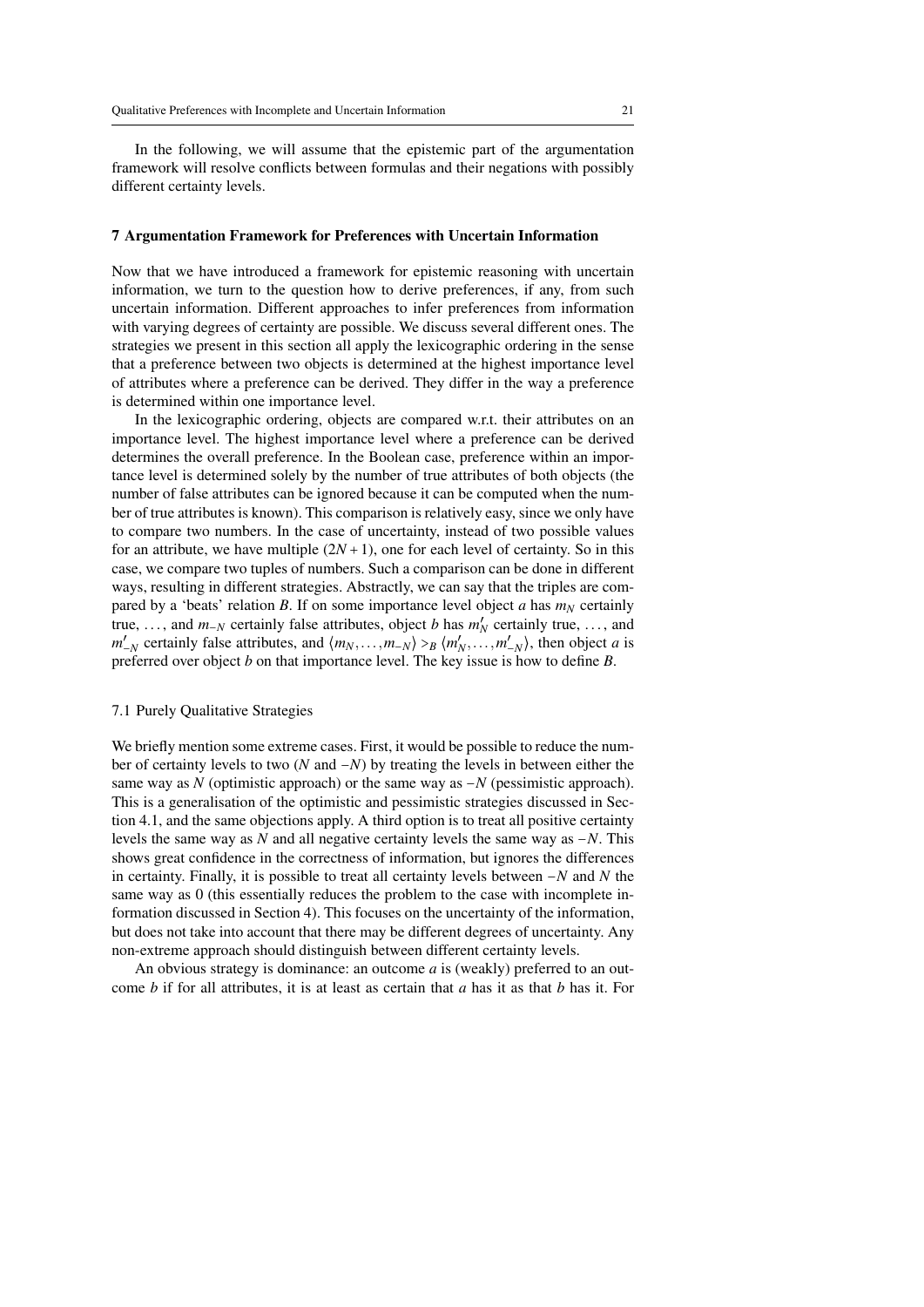

Table 9 Examples of objects and attributes with uncertain information

example, in the situation in Table 9a, object *a* is preferred to object *b* since its certainty level is at least as high for every attribute. This strategy is clear-cut and quite safe. On the other hand, it is not very decisive: the resulting preference relation is far from complete. Also, it does not take into account what it means for two attributes to be equally important, namely that they are interchangeable. If *P* and *Q* have equal importance, it does not matter for preference whether an object has *P* but not *Q*, or *Q* but not *P*. For example, in the situation in Table 9a, objects *a* and *c* are incomparable according to dominance, while it would be intuitive to prefer *a*. To solve this issue, the definition of dominance can be straightforwardly adapted to the following definition of 'ordered dominance'. The attributes within an importance level can be rank-ordered according to the certainty that an object has the attribute (in the case of ties, i.e. multiple attributes having the same certainty for an outcome, consecutive ranks are assigned to them at random). Such an ordering may be different for every object. Now object *a* is (weakly) preferred to object *b* if for every rank, it is at least as certain that *a* has the attribute with that rank in *a*'s ordering as that *b* has the attribute with that rank in *b*'s ordering. This definition results in a preference of *a* over *c* in Table 9a. This definition captures the intuition behind equal importance of attributes, and again, the derived preferences are intuitive. However, it still lacks in decisiveness, since many objects will be incomparable even though it may be reasonable to prefer one over the other.

In order to define a more decisive strategy, one could consider using the lexicographic ordering on certainty levels. That is, within one importance level, we first count all attributes with certainty *N*. If one object has more of those than another, the first object is preferred over the second (within this level). If both objects have the same number, we go on to count the attributes with certainty  $N-1$ , and so on. When both objects have the same number of attributes on every certainty level, we go on to consider the next importance level. The advantage of this strategy is that it results in a complete preference relation, i.e. two objects are never incomparable. On the other hand, some derived preferences may not be intuitive, since no number of less certain attributes can be valuated higher than a single more certain attribute. Consider for example the situation in Table 9b, where  $N = 2$ . It is known for certain that object *a* has attribute *P* and none of the other attributes. Object *b* has all attributes with certainty 1. The lexicographic strategy will always prefer object *a*, no matter how many attributes there are in the importance level, even though it would be more intuitive to prefer *b*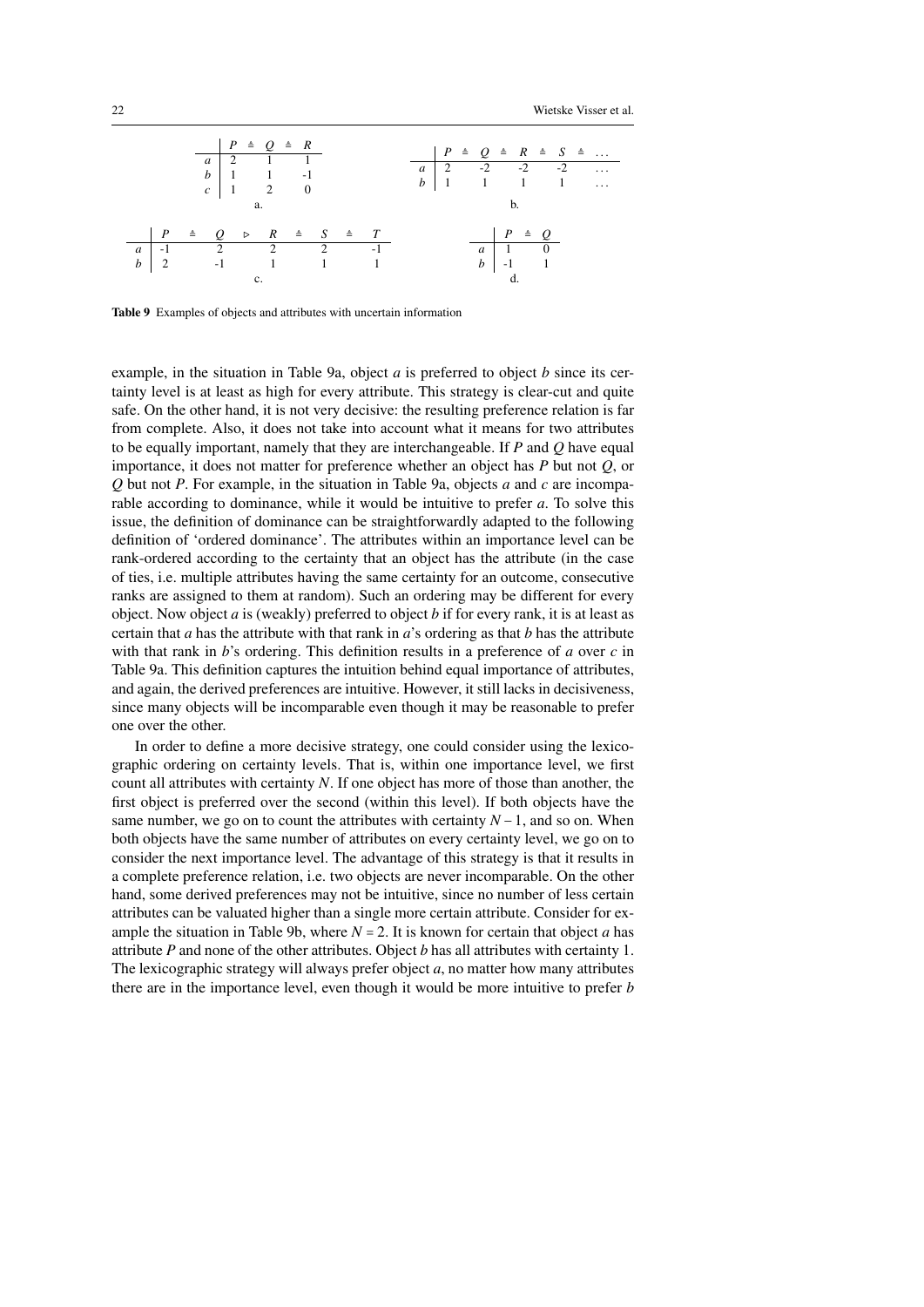when the odds are taken into account. In the next section we propose a strategy that does take the odds into account and allows compensation.

# 7.2 Compensatory Strategy

The reason that it would be more intuitive to prefer object *b* to object *a* in Table 9b as the number of attributes in the importance level increases, is that it becomes more likely that object *b* will have more attributes than object *a*. In other words, the expected number of attributes of *b*, which increases with every attribute with certainty 1 that is added, will be higher than the expected number of attributes of *a*, which stays 1. In this section we present a strategy for determining preference that is based on the expected number of attributes of each object. As said before, the strategy applies the lexicographic ordering in the sense that a preference between two objects is determined at the highest importance level of attributes where a preference can be derived. Within an importance level, it prefers one object to another if the first has a higher expected number of attributes on that level than the second.

In order to calculate the expected number of attributes that an outcome has on some importance level, we need to know the subjective probability *pr* associated with each certainty level. Some probabilities may be known, such as  $pr(N) = 1$  and  $pr(-N) = 0$ , others have to be estimated. The probability function has to be monotonic, i.e.  $pr(l) > pr(l')$  iff  $l > l'$ , and  $pr(l) = 1 - pr(-l)$ . Here we only treat the case for unconditional probabilities. Extending this with conditional probabilities is a straightforward application of well-known techniques and would unnecessarily complicate the presentation of the argumentation framework here. If the probabilities of an outcome having different attributes are independent, given  $P_1(a): l_1, \ldots, P_n(a): l_n$ , the expected number of attributes among  $P_1, \ldots, P_n$  that object *a* has is given by  $\sum_{i=1}^n pr(l_i)$ .

To incorporate this strategy into the argumentation framework, the interpretation of the formula  $has(a, [P], n)$  is changed slightly from 'object *a* has *n* attributes equally important as attribute  $P'$  to 'object  $a^x$  expectedly has *n* attributes equally important as attribute *P*'. Inference scheme 1 in Table 10 takes as premises the attributes of a certain importance level and the certainty levels of an object *a* having these attributes. It concludes that the expected number of attributes of the object on that importance level is the sum of the probabilities of the certainty levels. Inference scheme 2 is an undercutter that defeats an argument built with scheme 1 if not all attributes at the importance level in question are considered. Note that *all* attributes on the importance level should be included; if some attribute is not present, the certainty level will just be −*N*. Inference scheme 3 infers that an object *a* is preferred over an object  $b$  if the expected number of attributes of  $a$  is higher than the expected number of attributes of *b* on a certain importance level. This scheme is undercut by inference scheme 4 if there is a higher importance level where *a* and *b* do not have the same expected number of attributes. Schemes 5 and 6 do the same for equal preference.

*Example 5* Consider the situation in Table 9c. Since both objects have one attribute with certainty 2 and one attribute with certainty -1 on the highest importance level,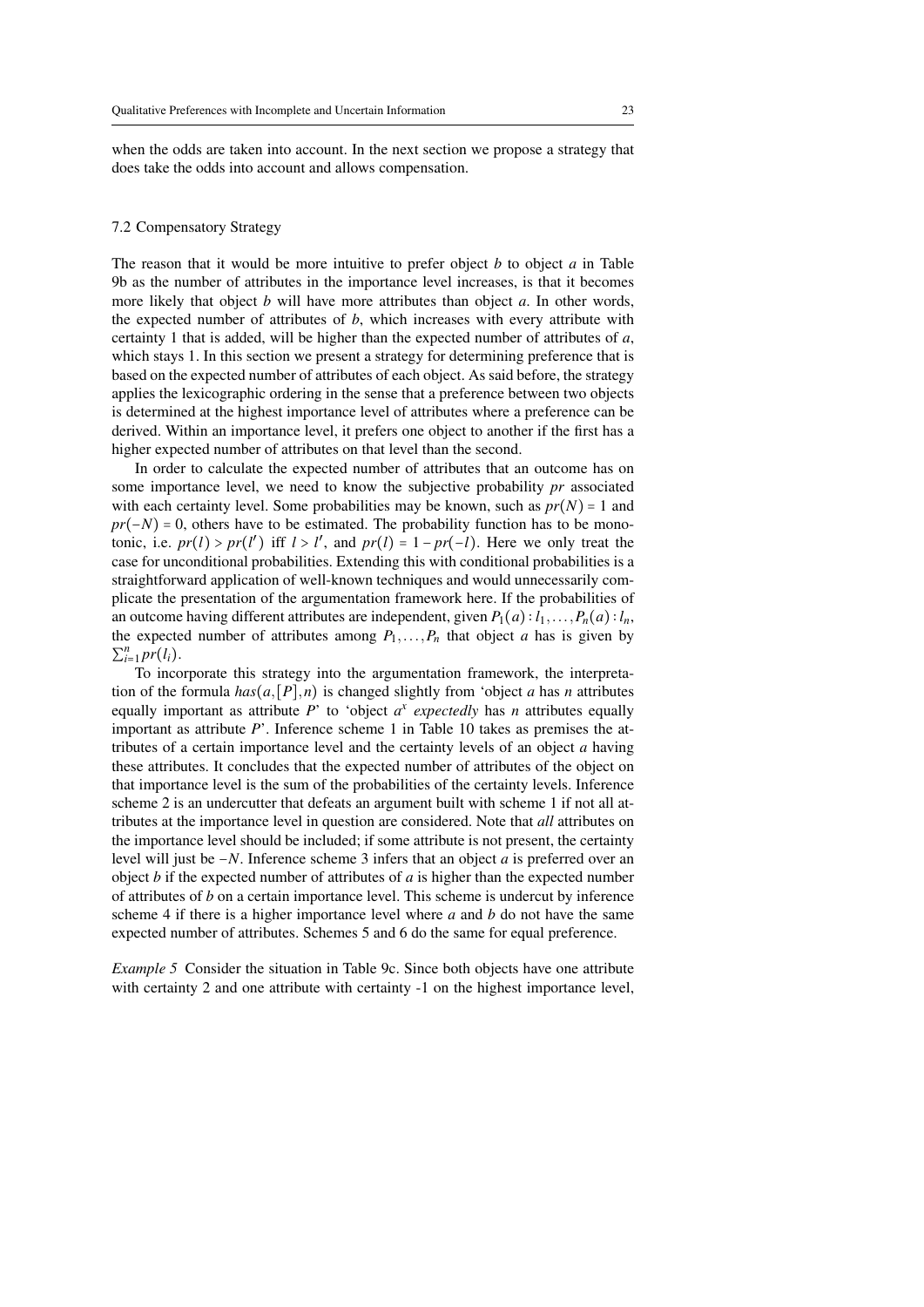$$
\frac{P_1(a):l_1 \cdots P_n(a):l_n \quad P_1 \triangleq \ldots \triangleq P_n}{has(a,[P_1],\sum_{i=1}^n pr(l_i))} count(a,[P_1],\{P_1,\ldots,P_n\})
$$
\n
$$
\frac{P_1(a):l_1 \cdots P_n(a):l_n \quad P_1 \triangleq \ldots \triangleq P_n}{count(a,[P_1],S \subset \{P_1,\ldots,P_n\}) \text{ is inapplicable} } count(a,[P_1],S)uc
$$
\n
$$
\frac{has(a,[P],n) \quad has(b,[P],m) \quad n>m}{pref(a,b)} \quad p(a,b,[P])
$$
\n
$$
\frac{has(a,[Q],n) \quad has(b,[Q],m) \quad Q \triangleright P \quad n \neq m}{p(a,b,[P])uc}
$$
\n
$$
\frac{has(a,[P],n) \quad has(b,[P],m) \quad n=m}{egpref(a,b)} \quad eqp(a,b,[P])}
$$
\n
$$
\frac{has(a,[Q],n) \quad has(b,[Q],m) \quad Q \triangleright P \quad n \neq m}{eqp(a,b,[P])uc}
$$
\n
$$
\frac{has(a,[Q],n) \quad has(b,[Q],m) \quad Q \triangleright P \quad n \neq m}{eqp(a,b,[P])uc}
$$

Table 10 Inference schemes for the compensatory strategy for uncertain information

$$
\frac{R(a):2 \quad S(a):2 \quad T(a):-1 \quad R \triangleq S \triangleq T}{\text{has}(a,[R],2.25)} \quad \frac{R(b):1 \quad S(b):1 \quad T(b):1 \quad R \triangleq S \triangleq T}{\text{has}(b,[R],2.25)} \quad 2.25 = 2.25
$$
\nA:  
\n
$$
\frac{R(a):2 \quad S(a):2 \quad T(a):-1 \quad R \triangleq S \triangleq T}{\text{has}(a,[R],2.2)} \quad \frac{R(b):1 \quad S(b):1 \quad T(b):1 \quad R \triangleq S \triangleq T}{\text{has}(b,[R],2.4)} \quad 2.2 < 2.4
$$
\nB:  
\n
$$
\frac{R(a):2 \quad S(a):2 \quad T(a):-1 \quad R \triangleq S \triangleq T}{\text{has}(a,[R],2.3)} \quad \frac{R(b):1 \quad S(b):1 \quad T(b):1 \quad R \triangleq S \triangleq T}{\text{has}(b,[R],2.1)} \quad 2.3 > 2.1
$$
\nC:  
\n
$$
\frac{\text{has}(a,[R],2.3)}{\text{pres}(a,b)} \quad \frac{\text{has}(b,[R],2.1)}{\text{pres}(a,b)} \quad 2.3 > 2.1
$$

Table 11 Some example arguments in the compensatory strategy

the preference is determined on the second importance level. Which object is preferred depends on the probabilities of the different certainty levels. Since  $N = 2$ , we have  $pr(2) = 1$  and  $pr(-2) = 0$ , but the probabilities for the other certainty levels can be subjectively estimated. For example, if we take  $pr(1) = 0.75$  and  $pr(-1) = 0.25$ , the expected number of attributes of object *a* on the second importance level will be  $2 \times pr(2) + pr(-1) = 2 \times 1 + 0.25 = 2.25$  and the expected number of attributes of object *b* on the second importance level will be  $3 * pr(1) = 3 * 0.75 = 2.25$ , and both objects will be equally preferred. This is illustrated with argument A in Table 11. Other probability estimates lead to other preferences. In argument *B*, we take  $pr(1) = 0.8$  and  $pr(-1) = 0.2$ , and *b* is preferred over *a*. In argument *C*, we take  $pr(1) = 0.7$  and  $pr(-1) = 0.3$ , and *a* is preferred over *b*.

For this strategy we have been specific in assigning probabilities to certainty levels. As can be seen in Example 5, small differences in the estimated probabilities can lead to completely different preferences. This makes the strategy decisive (it always infers a preference), but not very safe, since subjective probabilities are not always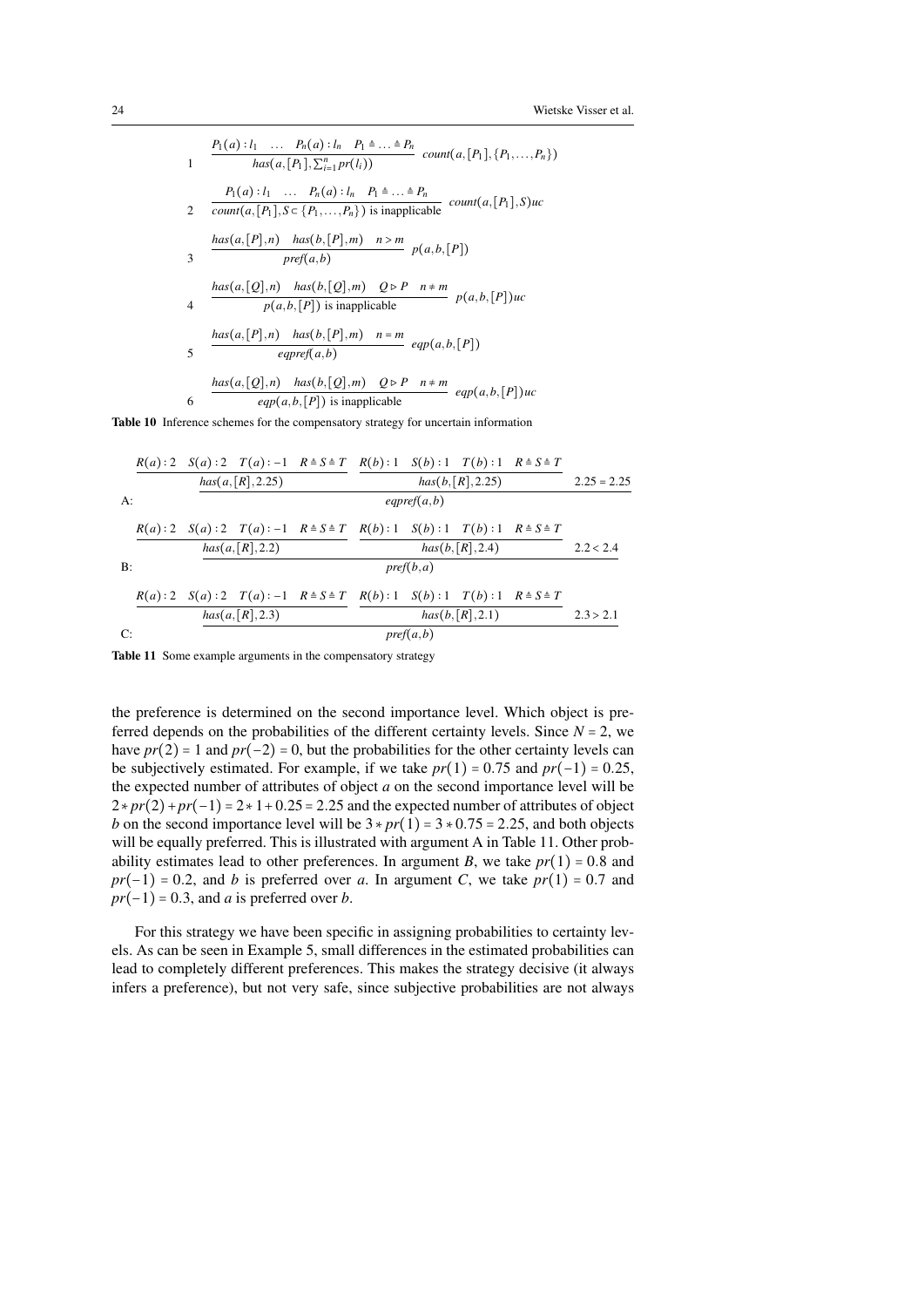| 1              | $\frac{P_1(a):l_1 \dots P_n(a):l_n \quad P_1 \triangleq \dots \triangleq P_n}{has(a^x,[P_1],\sum_{i=1}^n pr^x(l_i))}$ count $(a^x,[P_1],\{P_1,\dots,P_n\})$                                                                                                                                                                      |
|----------------|----------------------------------------------------------------------------------------------------------------------------------------------------------------------------------------------------------------------------------------------------------------------------------------------------------------------------------|
| $\overline{2}$ | $P_1(a): l_1 \dots P_n(a): l_n \quad P_1 \triangleq \dots \triangleq P_n$<br>$count(a^x, [P_1], S \subset \{P_1, \dots, P_n\})$ is inapplicable $count(a^x, [P_1], S)$ uc                                                                                                                                                        |
| 3              | $\frac{has(a^x,[P],n) \quad has(b^y,[P],m) \quad n>m}{\text{arof}(a^x,b^y)} \quad p(a^x,b^y,[P])$<br>$\overline{pref(a^x,b^y)}$                                                                                                                                                                                                  |
| $\overline{4}$ | $p(a^x, b^y, \overline{[P]})$ is inapplicable                                                                                                                                                                                                                                                                                    |
| 5              | $\frac{has(\boldsymbol{\alpha}^{\boldsymbol{x}},[P],\boldsymbol{n})-has(\boldsymbol{b}^{\boldsymbol{y}},[P],\boldsymbol{m})-n=m}{\text{~cancel}(\boldsymbol{\alpha}^{\boldsymbol{x}},\boldsymbol{b}^{\boldsymbol{y}})} \text{~ } \text{~} \text{~eqp}(\boldsymbol{\alpha}^{\boldsymbol{x}},\boldsymbol{b}^{\boldsymbol{y}},[P])$ |
| 6              | $has(\alpha^x, [Q], n)$ $has(b^y, [Q], m)$ $Q \triangleright P$ $n \neq m$<br>$\longrightarrow$ eqp(a <sup>x</sup> , b <sup>y</sup> ,[P])uc<br>$eqp(a^x, b^y, [P])$ is inapplicable                                                                                                                                              |
| $\overline{7}$ | $\frac{pref(a^-,b^+)}{pref(a,b)}$                                                                                                                                                                                                                                                                                                |
| 8              | $\text{egpref}(a^-,b^+) \quad \text{pref}(a^+,b^-)$<br>wpref(a,b)                                                                                                                                                                                                                                                                |
| 9              | $\text{egpref}(a^+,b^-)$ $\text{egpref}(a^-,b^+)$<br>eapref(a,b)                                                                                                                                                                                                                                                                 |

Table 12 Inference schemes for the safer compensatory strategy for uncertain information

exactly known and may not be estimated accurately. In the next section we present a safer version of the compensatory strategy that generalises both the compensatory strategy of this section and the safe and decisive strategy for incomplete information presented in Section 4.3.

## 7.3 A Safer Compensatory Strategy

The strategy presented here is a generalisation of the compensatory strategy of the previous section, inspired by the strategy for incomplete information presented in Section 5. The idea is as follows. Instead of assigning a single probability *pr*(*l*) to every certainty level *l*, we specify a range of probability with a lower bound *pr*<sup>−</sup> (*l*) and an upper bound  $pr^+(l)$ . Now we can use the same intuition as before. If the worst case for object *a* is still preferred over the best case for object *b*, then *a* has to be preferred over *b* (on some importance level). Note that fully certain information still gets a single probability value:  $pr^{-}(-N) = pr^{+}(-N) = 0$  and  $pr^{-}(N) = pr^{+}(N) = 1$ . The strategy is less decisive than the compensatory strategy presented in the previous section, since it is not always able to derive a preference between two objects. However, it is still more decisive than the dominance-based strategy.

Inference schemes 1 to 6 in Table 12 are the same as those for the compensatory strategy in Table 10, except that labels (− and +) are added to objects and *pr*<sup>−</sup> and *pr*<sup>+</sup>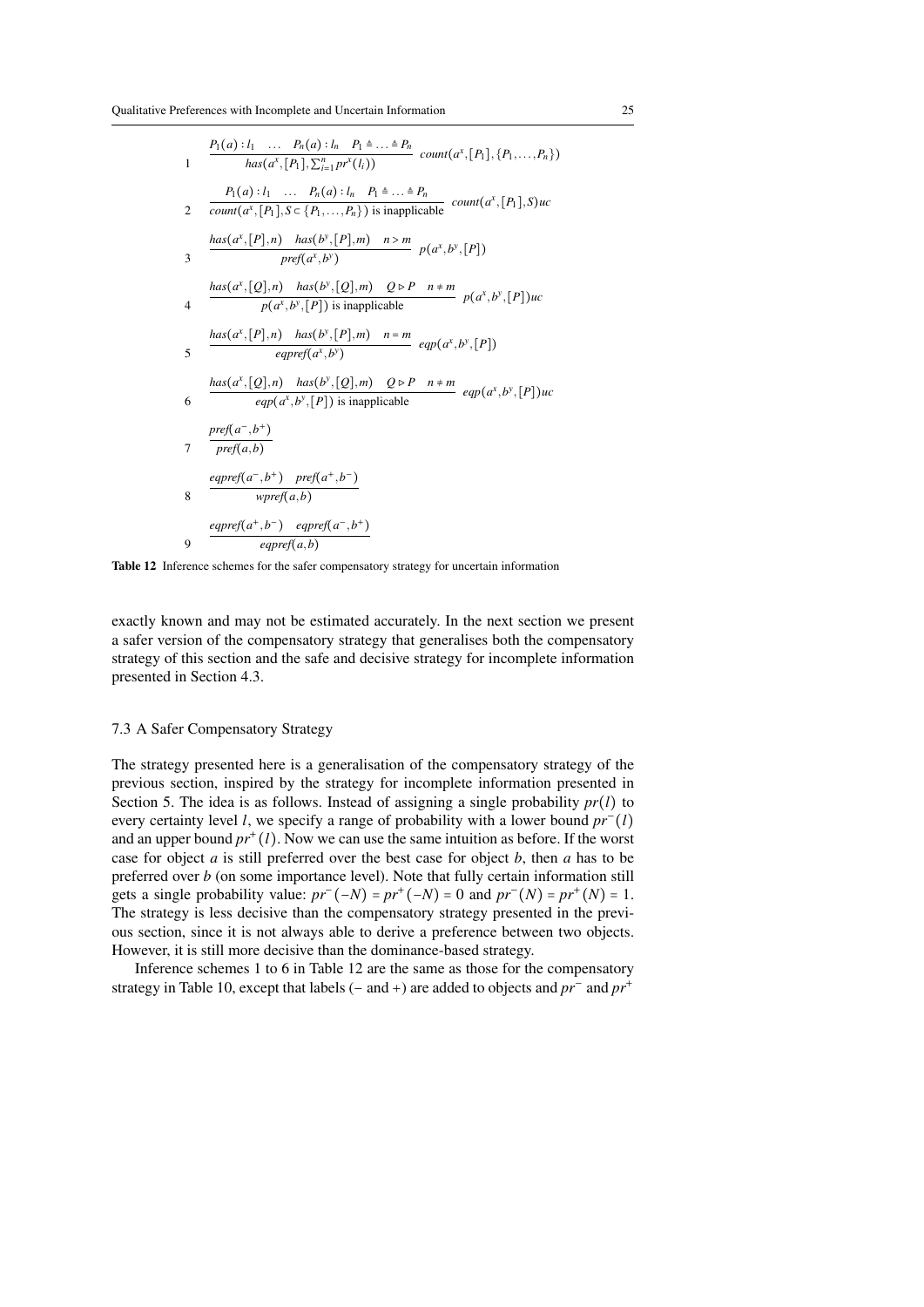

Table 13 Some example arguments in the safer compensatory strategy

are used in inference scheme 1. These inference schemes can be used to infer preferences between best and worst cases of objects, similar to best and worst completions in Section 5. The inference schemes to infer preferences between objects are exactly the same as before: inference schemes 7 to 9 in Table 12 are the same as inference schemes 10 to 12 in Table 6.

*Example 6* Consider the same situation in Table 9c again. If we take  $pr^+(1) = 0.9$ , *pr*<sup>−</sup>(1) = 0.8, *pr*<sup>+</sup>(−1) = 0.2 and *pr*<sup>−</sup>(−1) = 0.1, we can build argument *A* in Table 13, concluding that *b* is preferred over *a*. If we take  $pr^{+}(1) = 0.8$ ,  $pr^{-}(1) = 0.7$ ,  $pr^{+}(-1) =$ 0.3 and *pr*<sup>−</sup> (−1) = 0.2, no justified arguments concluding a preference between *a* and *b* can be constructed.

Proposition 2 *The safer compensatory strategy presented here generalises the compensatory strategy in Section 7.2.*

Let  $pr^{-}(l) = pr^{+}(l)$  for every certainty level *l*, i.e. the probability range is actually a single probability value. Then for every object *a*, the expected number of attributes is the same for  $a^+$  and  $a^-$  and this strategy coincides with the compensatory strategy in Section 7.2.

*Example* 7 Consider the same situation in Table 9c again. With  $pr^{-}(1) = pr^{+}(1)$ 0.75 and  $pr^{-}(-1) = pr^{+}(-1) = 0.25$ , we can construct argument *B* in Table 13, which is analogous to argument *A* in Table 11.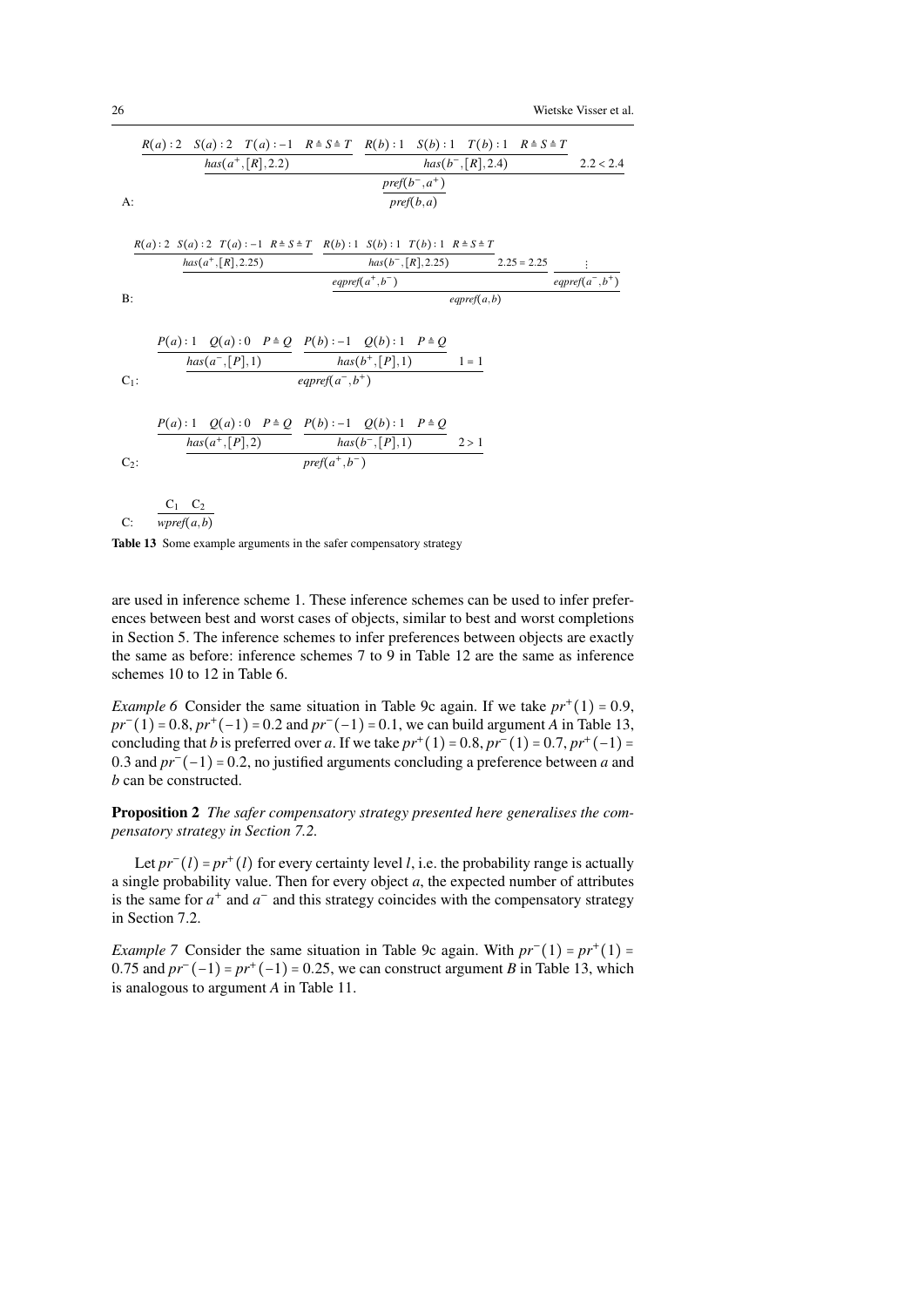Proposition 3 *The safer compensatory strategy presented here generalises the safe and decisive strategy in Section 4.3.*

As said before, the case with incomplete information corresponds to the case with three certainty levels: *N* and −*N* (certain presence/absence of attributes) and 0 (unknown). If we take  $pr^{-}(0) = 0$  and  $pr^{+}(0) = 1$ , then for every object *a*, the strategy proposed here counts the number of present and unknown attributes for  $a<sup>+</sup>$  and only the certainly present attributes for  $a^-$ , and hence coincides with the strategy presented in Section 7.

*Example 8* Consider the situation in Table 5c. If we translate this to certainty levels, taking  $N = 1$ , we get the situation in Table 9d. In this case, argument *C* in Table 13 can be built (for reasons of space, this argument's two subarguments are displayed separately). When we compare this argument to argument *B* in Table 7 we see that the conclusions are indeed the same.

# 8 Conclusion

In this paper we have made the following contributions. Approaches based on argumentation can be used to model qualitative multi-attribute preferences such as the lexicographic ordering. The advantage of argumentation over other approaches emerges most clearly in the case of incomplete or uncertain information. Our approach to the incomplete information case allows to reason about preferences from best- and worst-case perspectives (called completions here), and the consequences for overall preferences. In addition we proposed different ways to reason about preferences in case of uncertain information.

In our future work we would like to distinguish more explicitly between mental attitudes such as beliefs, goals, desires and preferences. This will also allow us to reason about these attitudes, for example that a certain preference we have is based on some specific beliefs. We hope to gain insight from modal preference languages with belief operators such as the one presented in (Liu, 2008).

In the current paper we have focused on the case where we have incompleteness of uncertainty in the epistemic part of the knowledge base (i.e. about the attributes that objects do or do not have). It would be interesting to explore the case where also information about what attributes influence preference and the importance order between them is incomplete or uncertain. This is especially useful when modelling preferences of others, where it is not realistic that all relevant information is available. Other interesting cases are inconsistency in and change of the knowledge that is used to determine preferences.

Other interesting areas for future work include the representation of dependent preferences (e.g. 'I only want a balcony if the house does not have a garden, otherwise I do not care'), different degrees of satisfaction of attributes, and preferences based on underlying interests or values. We would also like to look into the relation with e.g. CP-nets (Boutilier et al, 2004) and value-based argumentation (Kaci and van der Torre, 2008).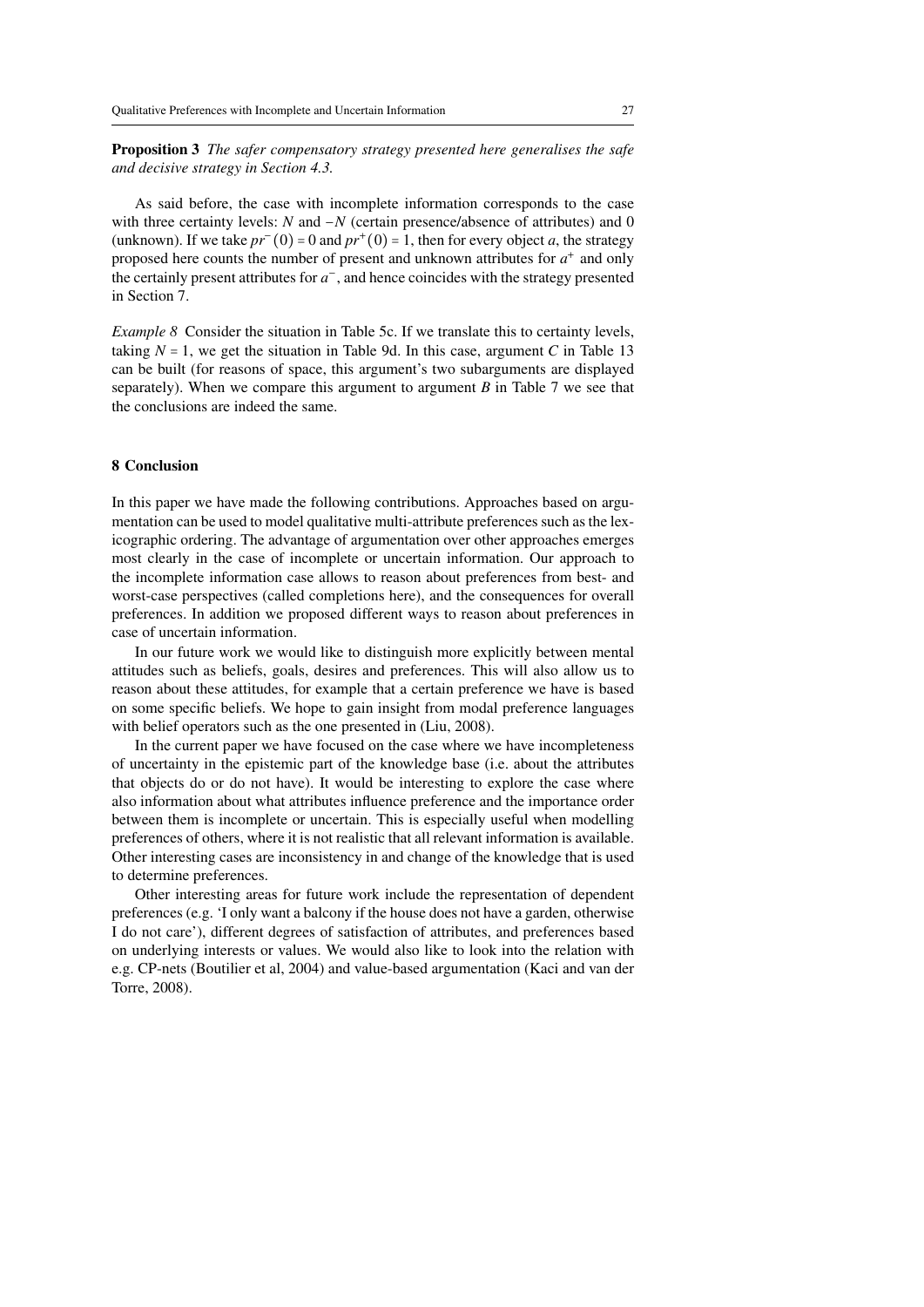Finally, we believe that the argumentation-based framework for preferences presented here can be usefully applied in the preference elicitation process. It allows the user to extend and refine the system representation of his preferences gradually and as the user sees fit. To facilitate this elicitation process more research is needed on how our framework can support a user e.g. by indicating which information is still missing.

Acknowledgements This research is supported by the Dutch Technology Foundation STW, applied science division of NWO and the Technology Program of the Ministry of Economic Affairs. It is part of the Pocket Negotiator project with grant number VICI-project 08075.

#### References

- Amgoud L, Cayrol C (2002) Inferring from inconsistency in preference-based argumentation frameworks. Journal of Automated Reasoning 29:125–169
- Amgoud L, Prade H (2009) Using arguments for making and explaining decisions. Artificial Intelligence 173(3-4):413–436
- Amgoud L, Maudet N, Parsons S (2000) Modelling dialogues using argumentation. In: Fourth International Conference on MultiAgent Systems, pp 31–38
- Amgoud L, Bonnefon JF, Prade H (2005) An argumentation-based approach to multiple criteria decision. In: Eighth European Conference on Symbolic and Quantitative Approaches to Reasoning with Uncertainty (ECSQARU 2005), pp 269–280
- Bench-Capon TJM, Dunne PE (2007) Argumentation in artificial intelligence. Artificial Intelligence 171:619–641
- Bonet B, Geffner H (1996) Arguing for decisions: A qualitative model of decision making. In: 12th Conference on Uncertainty in Artificial Intelligence (UAI 1996), pp 98–105
- Bonnefon JF, Fargier H (2006) Comparing sets of positive and negative arguments: Empirical assessment of seven qualitative rules. In: 17th European Conference on Artificial Intelligence (ECAI 2006), IOS Press, pp 16–20
- Boutilier C (1994) Toward a logic for qualitative decision theory. In: Fourth International Conference on Principles of Knowledge Representation and Reasoning (KR 1994), pp 75–86
- Boutilier C, Brafman RI, Domshlak C, Hoos HH, Poole D (2004) CP-nets: A tool for representing and reasoning with conditional ceteris paribus preference statements. Journal of Artificial Intelligence Research 21:135–191
- Brewka G (2004) A rank based description language for qualitative preferences. In: Sixteenth European Conference on Artificial Intelligence (ECAI 2004), pp 303– 307
- Brewka G, Benferhat S, Le Berre D (2004) Qualitative choice logic. Artificial Intelligence 157(1-2):203–237
- Coste-Marquis S, Lang J, Liberatore P, Marquis P (2004) Expressive power and succinctness of propositional languages for preference representation. In: Ninth International Conference on Principles of Knowledge Representation and Reasoning (KR 2004), pp 203–212